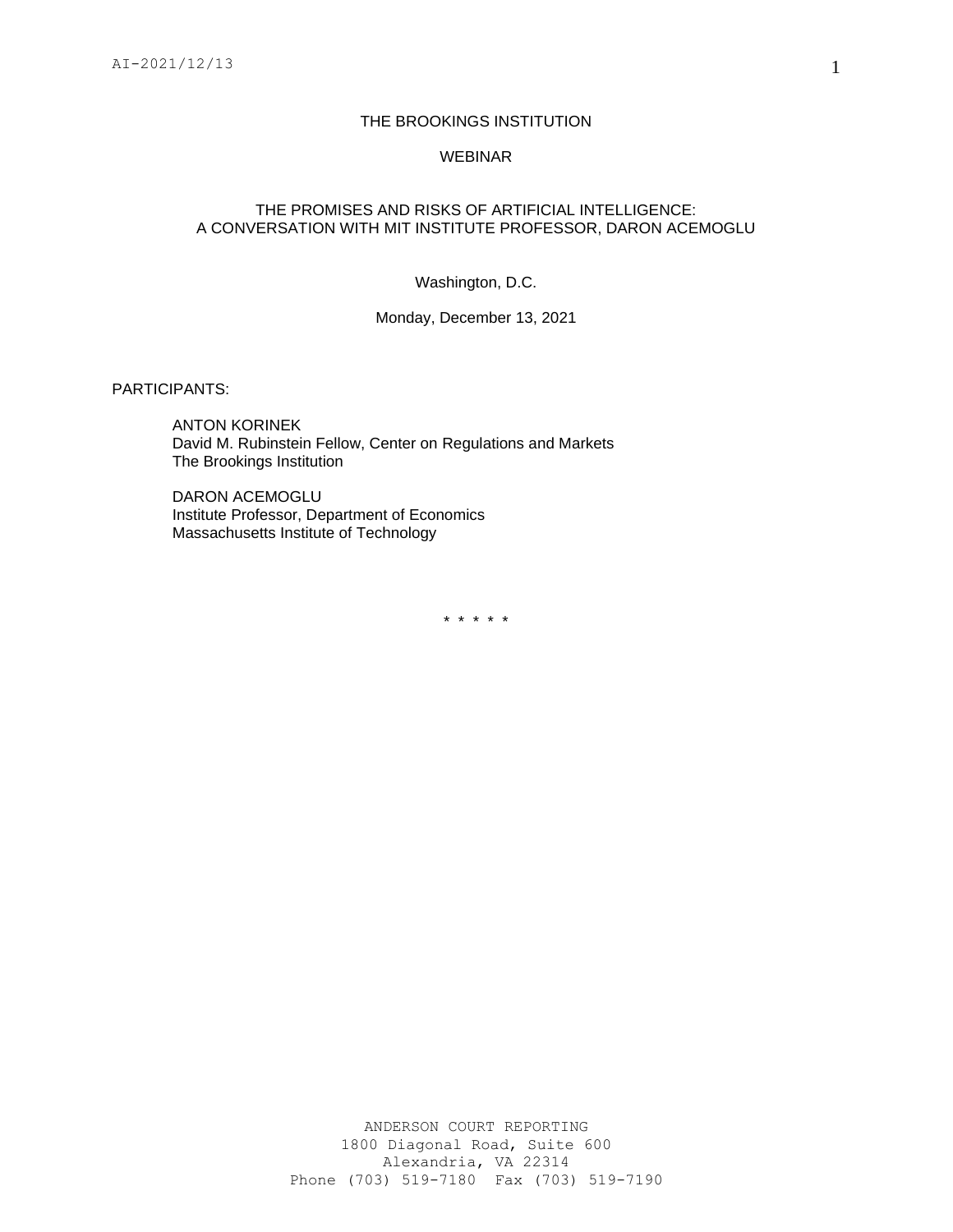#### P R O C E E D I N G S

MR. KORINEK: Hello, I am Anton Korinek. I'm the David M. Rubinstein fellow at the Center at Regulation and Markets at Brookings, as well as a professor of economics at the University of Virginia. It is my pleasure and honor to welcome all of you, and especially you, Daron, to today's fireside chat on the promises and risks of artificial intelligence.

Let me also say thank you to the team that has made today's event possible, Sanjay Patnaik, head of the Center on Regulation and Markets that is hosting the event, and Megan Warring (phonetic), who has put a tremendous amount of work into the preparations.

We have seen tremendous progress in the field of artificial intelligence over the past decade. In fact, many view AI as the defining technology of the 21st century. Now, every great technological revolution comes with promises and risks. Some predict that AI will usher in an age of unprecedented growth and prosperity that smart machines will allow humans to expand economic output and living standards at a pace we have never seen before. Others point to risks such as the displacement of human workers leading to greater inequality or the risk that AI will reduce competition, privacy, and consumer choice. And, in fact, it's not an either/or. These promises and risks may materialize together.

Our guest today is Daron Acemoglu and he will help us shed light on these questions and on what policy can do to build on the promises and mitigate the risks of AI. Daron is the Elizabeth and James Killian professor of economics and also an institute professor at MIT. He was awarded the John Bates Clark Medal in 2005. Among economists, that's a greater honor than a Nobel Prize because it is only awarded biannually to a single person in the field.

By some measures of citation counts, Daron is actually the most influential economist in the world. I was honored that Daron recently wrote a paper on the harms of AI for a handbook that I'm editing for the Oxford Handbook of AI Governance. In this paper, which is also available on the Events page from which you are viewing this conversation, he provides a broad overview of potential risks or harms generated by AI.

I thought it may be worthwhile to start our conversation today by looking first at the promises of AI, then at the risks. And in the course of doing so come to a synthesis of the two.

> ANDERSON COURT REPORTING 1800 Diagonal Road, Suite 600 Alexandria, VA 22314 Phone (703) 519-7180 Fax (703) 519-7190

2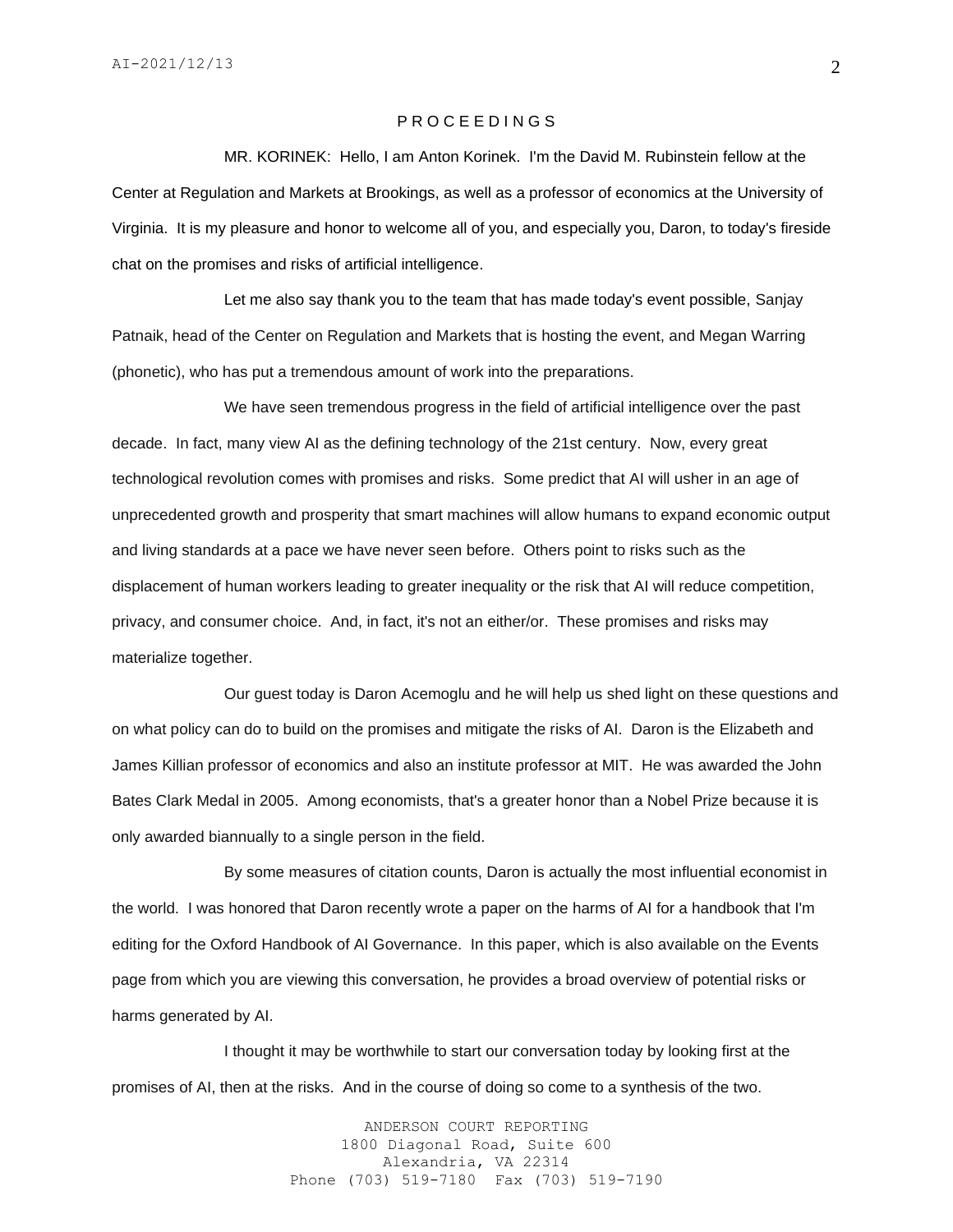Incidentally, if you're watching this event live you can tweet any questions that you have under #FutureofAI and I will do my best to incorporate them in our conversation.

Daron, let's start with the promises of AI. May I ask you to explain the mechanism through which technological progress in general leads to higher living standards? For example, how have all the technological advances that we have seen since the onset of the industrial revolution contributed to increasing our prosperity?

MR. ACEMOGLU: Well, first of all, thank you, Anton, for inviting me to this fireside chat. It's fantastic to be joining you and all the members of the audience. It is an important topic and I'm delighted to be part of the conversation.

So let me give a two-part answer to your question, because I want to first clarify how economists think — or used to think — about technology and then how AI fits into it.

So I think if there is any area of agreement among economists, then technological progress being a force for good is a pretty good candidate for it. Economists normally think of technology, I think very much along the right lines, as something expanding our capabilities. So if using a given amount of input, labor, material, we were able to produce ten goods and technology enables us to do now twelve, that is obviously a big progress. And I think that really is the essence of the simplest ways in which economists approach the problem. Technological progress directly translates into productivity increases and those productivity increases are good for society and then they will trickle down to factors or production, such as labor.

You can think of this as a neutral technological progress, meaning that it is expanding our capabilities without changing any sort of deep balances in society. And it is more or less the staple form in which economists write down the effects of technological progress in their textbooks and their models. But of course many people have realized that this is a simplification.

Luddites understood very well that technological progress wasn't something neutral that was going to benefit everybody with some simple process of trickle down. They were organized artisans in the textile industry at the beginning of the 19th century and they were very much threatened by the introduction of spinning machines that would take away their fairly well paying jobs. They put up quite a bit of resistance, but at the end the government suppressed the Luddite revolt and their ability to break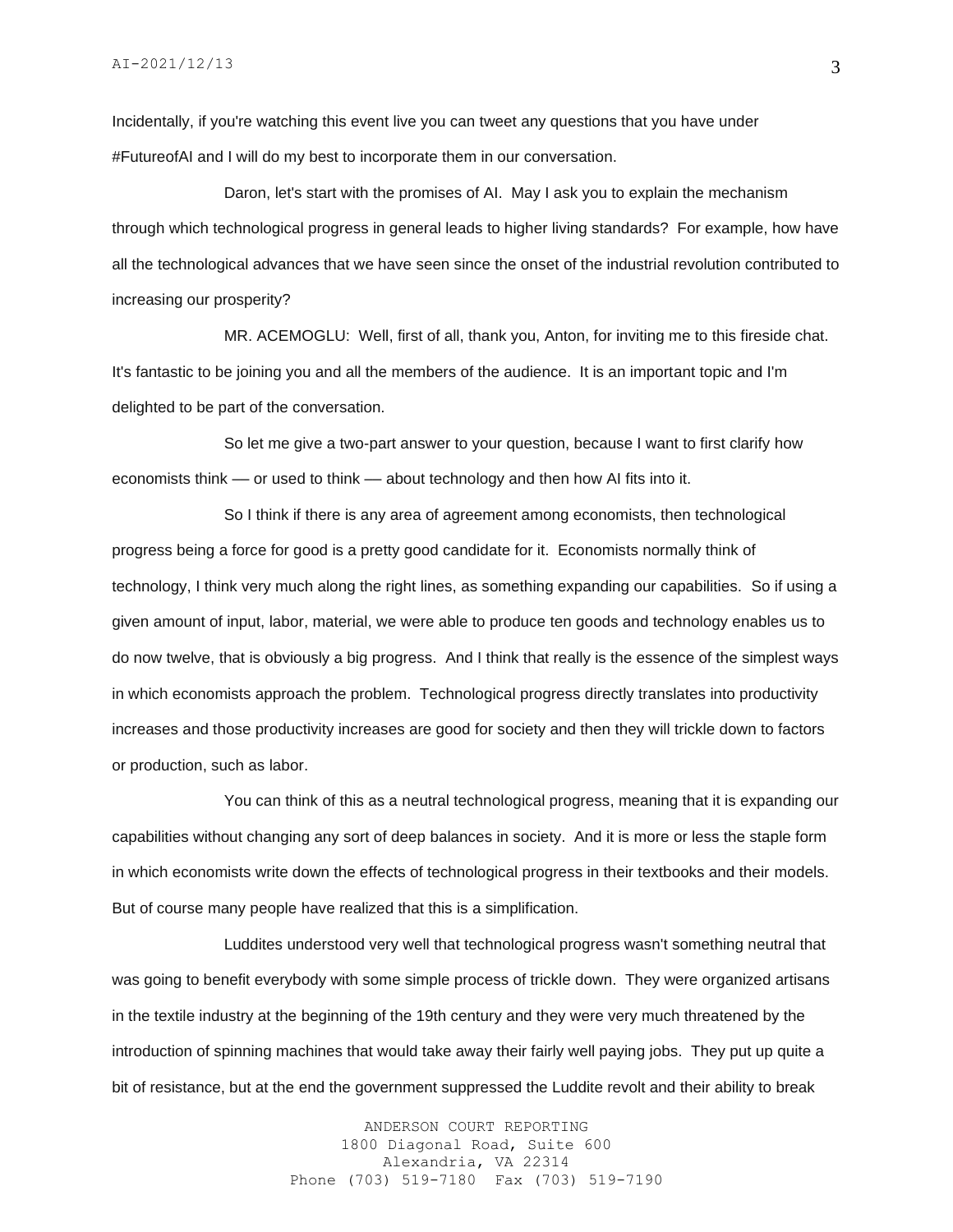the frames and the machines was limited and in history now Luddite is sort of a symbol of people who don't understand the strength of the march of technology.

But actually that's a very uncharitable view of the Luddites because I think they had a much more nuanced understanding of what was going on and in some ways they were right. It's not like they were completely off the mark.

Other prominent people who actually understood how technology could be very non neutral was the great economic John Maynard Keynes. In 1928 — or '29, sorry — he gave a lecture at Cambridge where he pointed out, or forecasted, very patiently that technological change would continue to increase our measures of output, GDP per capita, but more or less 2 percent a year. But he thought that this would be very non neutral and it would create a term he coined "technological unemployment" and this would be quite a sweeping change which would require huge social adjustments. Despite the fact that Keynes is still many people's favorite economist, the post-war economics profession concluded Keynes was wrong partly because the data did not bear it out.

So the question is was Keynes wrong in general or whether there were other changes in technology or how we use the technology that turned out to create a more neutral and more beneficial improvement. So I think that is a critical discussion that goes beyond AI, but AI makes it very relevant.

Now, if you put AI into this context, of course AI is expanding our technological capabilities. So if we use it well it can bring huge improvements. But just like what Keynes thought and Luddites understood, AI is highly non neutral in ways that we're going to go into. It benefits some people, it disrupts other people's jobs, it disrupts balances, it could create misery and it could create huge power imbalances in society.

But before we get there, let me conclude by saying I am certainly not anti AI and I see three very distinct, very important broad areas in which AI can help, which actually are very much areas in which other technologies have helped as well. First of all, AI is about more data and better data. And many problems that we face, such as cancer, pandemic tracking, recommendation systems are all about data. So we can improve many of these aspects of our economy.

Second, I think as we move into the heart of the 21st century there's going to be an increasing understanding that we need to reduce our footprint on the environment, not just for carbon but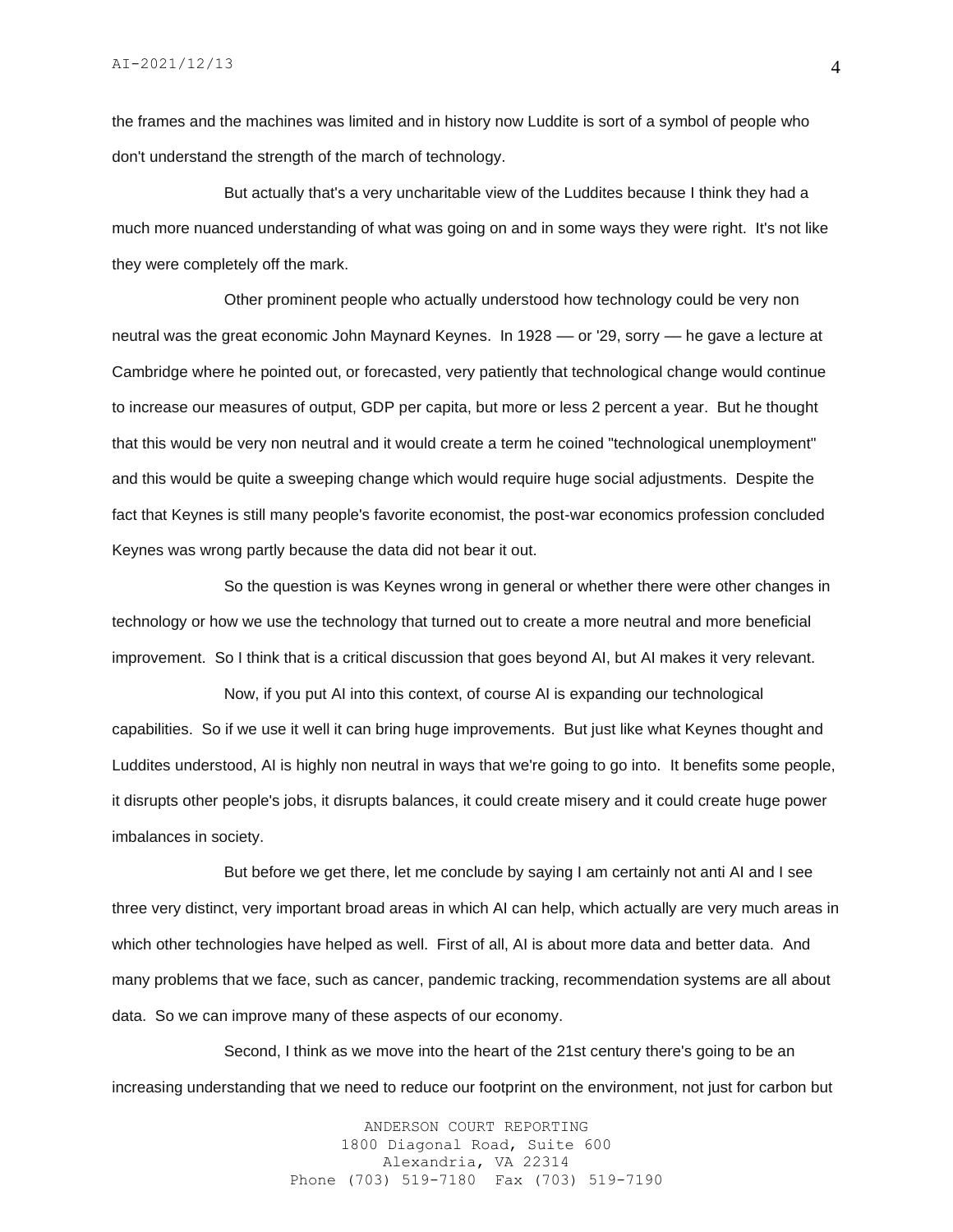a whole host of materials and other things that we are using. AI is pushing us toward more services that if designed well can replace a lot of the things that are based on materials and consumption of resources. So AI could be a very important part of a post resource economy.

And then, third, I think AI so far has shown its greatest — I would say it's only — success in helping decision making and human decisions are seriously flawed in certain dimensions. It's true when we are consumers, it's true when we are parents, it's true in our entertainment choices, and it's definitely true in our business decisions. And AI can help businesses make better decisions, better hiring, better strategies in terms of which products to market and how to price products. It can help consumers for certain decisions, like in the recommendation systems I mentioned. So in all of these ways there are a lot of promises. But I will also argue in the rest of our hour together that none of these promises are being realized, and instead of promises we have a lot of perils.

MR. KORINEK: In your paper you emphasized that there is a risk that some recent efforts by the AI industry don't actually contribute to growth in the way that you just described, but they may instead undermine the livelihood of workers without much benefit in terms of productivity gains. We call them "so-so technologies".

Can you explain that a bit more?

MR. ACEMOGLU: Thank you, Anton. Absolutely. That's a topic very close to my heart, I know also yours.

And I'll just pick up where I left off. So I emphasized that economists most optimistic read of the benefits of technology won't work out so nicely if technology is not neutral and it disrupts certain existing balances. I think one very important aspect of this is what technology does to labor. What Keynes was worried about is that technology would increase productivity, but at the same time it will be labor saving, meaning that it would reduce the labor requirements and hence employment.

So this is a type of technology we call automation today. So the spinning and weaving machines at the beginning of the industrial revolution, such as the spinning machines the Luddites were so opposed against, are clear examples of automation. They were taking tasks that humans used to perform and allocating them to capital. Mechanism of agriculture with tractors and harvesters was another example of automation. In the course of about 80 years, labor requirements plummeted and from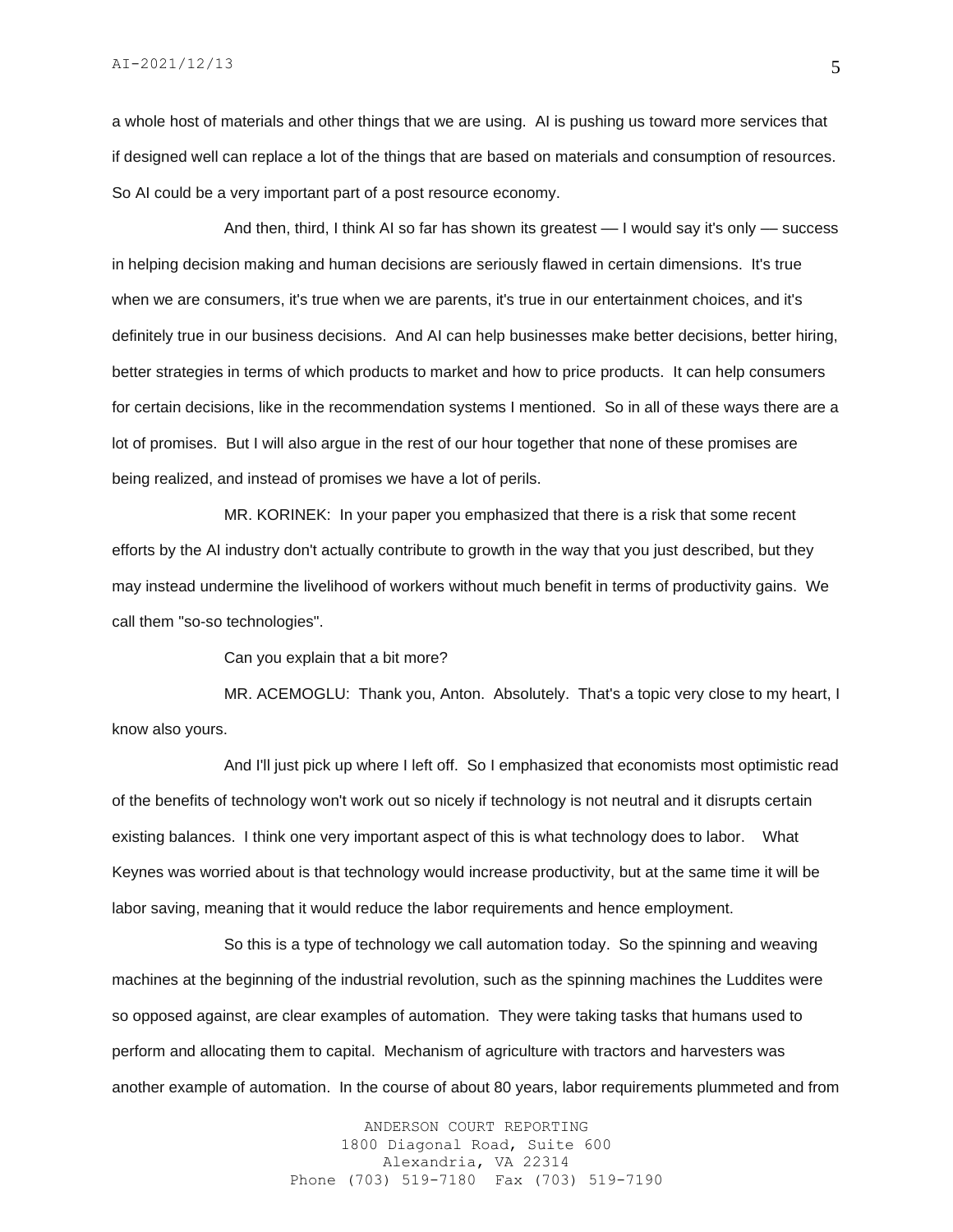50 percent to less than 2 percent of the population of the United States became to be employed in agriculture. There are many examples of automation technologies in manufacturing, but lately key examples of manufacturing are digital based robots and AI based algorithms. In offices, in sales, clerical function, in back offices we see all of these examples.

Now, some amount of automation is a fact of life and could actually be a very good thing. In much of the 20th century rapid productivity growth when hand in hand with automation, but there were two reasons why automation worked out to be reasonably okay for workers and for the economy. One is that it was high productivity automation. So you automated certain tasks, but that improved productivity and that in turn enabled firms to expand production in non-automated tasks, sucking some of that labor back. And second, it went hand in hand with other technological changes that created new tasks that were labor intensive, so reinstated labor due to production costs.

Now, unfortunately, despite all of the promises on behalf of AI, that's not what we are seeing today. AI is not generating very high productivity automation and it is not being used for generating new tasks that reinstate labor. So we get a double bad whammy. Now, that will surprise people perhaps for several reasons. First of all because we are told by AI enthusiasts how amazing AI is. So you would expect huge productivity. And second, we are told by McKinsey and all these consulting groups and AI companies that they are creating jobs as well as replacing jobs. So unfortunately neither of these seem to be true.

So let's try to unpack. Why is it that AI is not generating huge productivity improvements? Well, actually the answer is very simple. Because AI is driven by a particular ideology that thinks machines and algorithms are superior to humans. But actually in reality humans are pretty good. So AI is doing things that humans are very good at, facial recognition, language recognition, pattern recognition, problem solving, identification of anomalies, personal advice. All of these are things that humans excel at. Of course we make mistakes. We are fallible. But we have 200,000 or more years of evolution on our side with amazing brains that help us do that. And AI, despite all the promises, is actually not working so well.

So take an example, customer service. That is a hugely important part of our economy and it's actually a perfect job for humans. Other humans like interacting with humans, so talking to an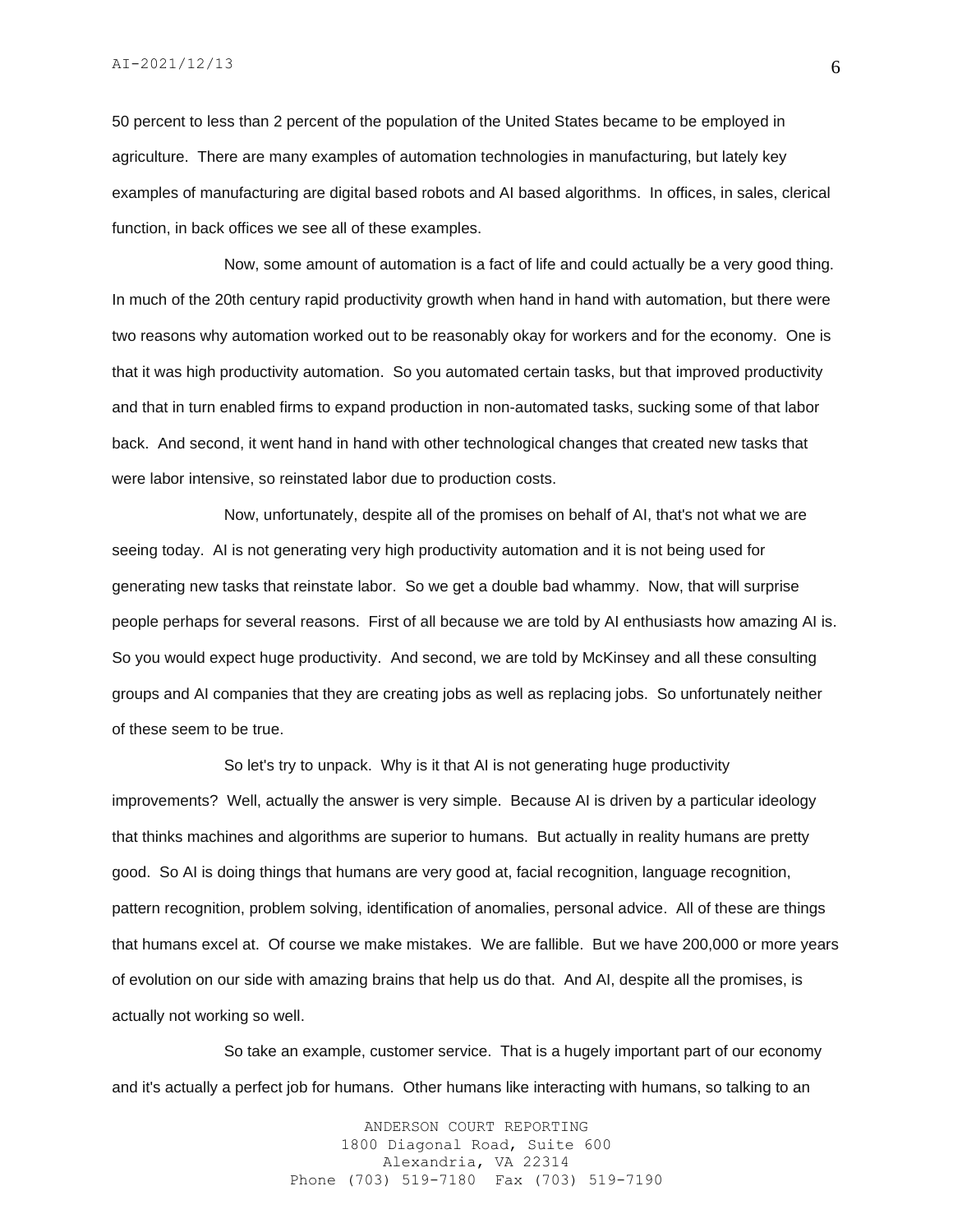individual on the line is very important. Most of the people who actually call for customer service have a non-routine problem. So you can't just say, okay, your system is down, I'll restart your system. So you have to recognize what the problem is, understand it from imperfect description, and then find a solution to it. Humans are very good at that.

And now let's see what AI based systems are doing. They have a rule book. Despite the fact that it's supposed to be intelligent, it's actually pretty dumb. Every time you call they go through the same sequence whatever you tell them. It wastes a lot of times, it often doesn't resolve the system, it frustrates the customer, but it saves on labor costs. So this is the so-so technology. It's replacing humans, it's doing things that humans used to be very good at, it's doing it badly, but it's marginally profitable for companies and our shareholder value obsessed cost cutting companies jump on it. And perhaps many of them are actually jumping on it even when it's not cost cutting because they have just drank the Kool-Aid and think that's the technology of the future, we have to do it.

So rather than use AI for doing something more useful, like increase the productivity of their workers, this is what they're going, they're doubling down on this. And that's terrible. We're not getting the good kind of AI, we're not getting the productivity growth, we're not getting the reinstatement, and we're getting just the disruptive effects that Keynes was concerned about.

MR. KORINEK: You and I have both written about this need to steer technological away from these so-so technologies. What policy measures would you recommend to an audience of policy makers to steer technological progress in that way? How do we put this into practice?

MR. ACEMOGLU: Well, look, that's a very, very important but a very difficult question. I am a huge believer that innovation, one of the most important activities, is one that brings a huge number of social effects externalities, distributional consequences, and therefore it's not something you should just say blanket, oh, the market can take care of it. But regulating technology is very difficult. In the past many attempts to regulate technology ended up blocking technological progress, and that's certainly not what any economists would advocate nor would I ever advocate that. But it is also critical to redirect technological change. If that sounds abstract to you, let's take a concrete example -– climate change. If you let the energy sector technological changes to the market, today we would be in even a worse situation than we are right now because the market would invest in what's most profitable, and what's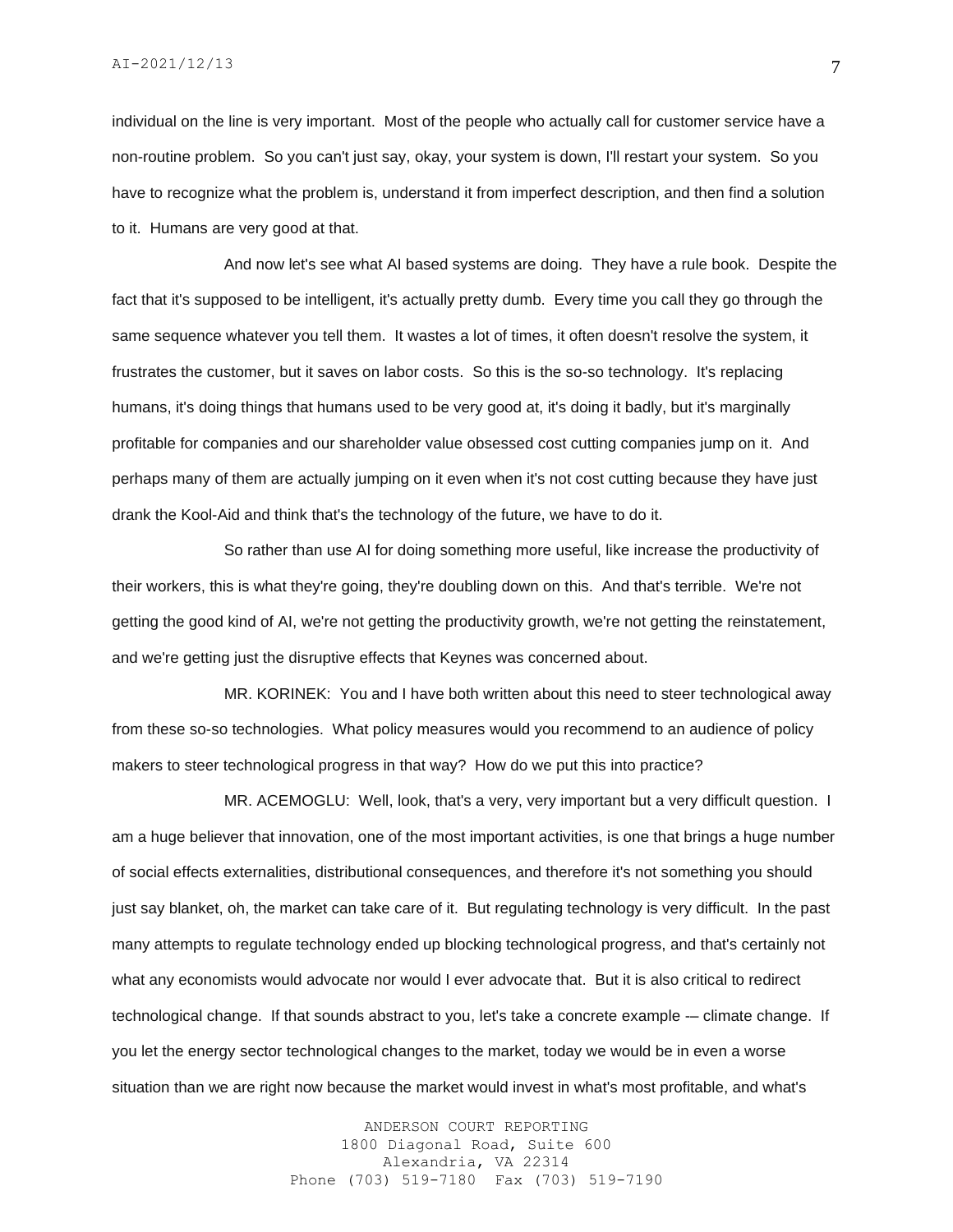most profitable was for many, many, many decades -- at least since the Ford and others decided that electric cars weren't the right idea and they had to go through the internal combustion engine and oil became a cheap source of energy and coal became a very practical source of energy -– has been fossil fuels. And there has been a huge number of patents, a huge number of innovations in fossil fuels, and that's what we would have continued. But it's also clear to anybody I think who has any knowledge of this topic, that fossil fuel creates a huge number of externalities, a huge number of negative effects -– pollution, but even more importantly global warming. That's a worldwide problem.

So how are we going to solve that problem? If you think that the solution will be for us to reduce our energy consumption, that's nowhere. That's not going to happen because reductions in the level of energy consumption that would be required to reduce emissions to something that could stay even in the neighborhood of the very non ambitious target of the Paris Agreement would be a huge reduction in industrial output. No country is going to accept it. But fortunately we have an alternative, which is transitioning to clean energy, green technology, renewables. For example, hydro, solar, wind. But if you look at the data from the 1980s when incontrovertible evidence that climate change caused by fossil fuels was a problem, all of these renewables were two orders of magnitude more expensive, more than an order of magnitude more expensive than fossil fuel based energy. No profit maximizing company by itself would do it, but society had to do it. So that's redirection of technological change. And how did we do it? We did it through three levers.

First, in some countries, including parts of the United States, we started pricing carbon. That is an indirect way of redirecting technological change. You change the input preferences of firms and that trickles up to changes in innovation. The second is consumer pressure. Consumers, sometimes employees, started putting pressure on companies to clean their carbon footprint. And that again is an (inaudible) effect on innovation. You have to clean up and you recognize the only way to do that is by technological investments, or it makes technological investments in green technology more attractive.

But there's a direct way of doing it, and that's been actually the most important one subsidies to clean technology. So the U.S. government, European governments, Chinese government, pour billions of dollars subsidizing green technology. And thanks to them, today actually if you removed – – if you don't remove subsidies to fossil fuel, which are actually quite of the order of \$5 billion a year,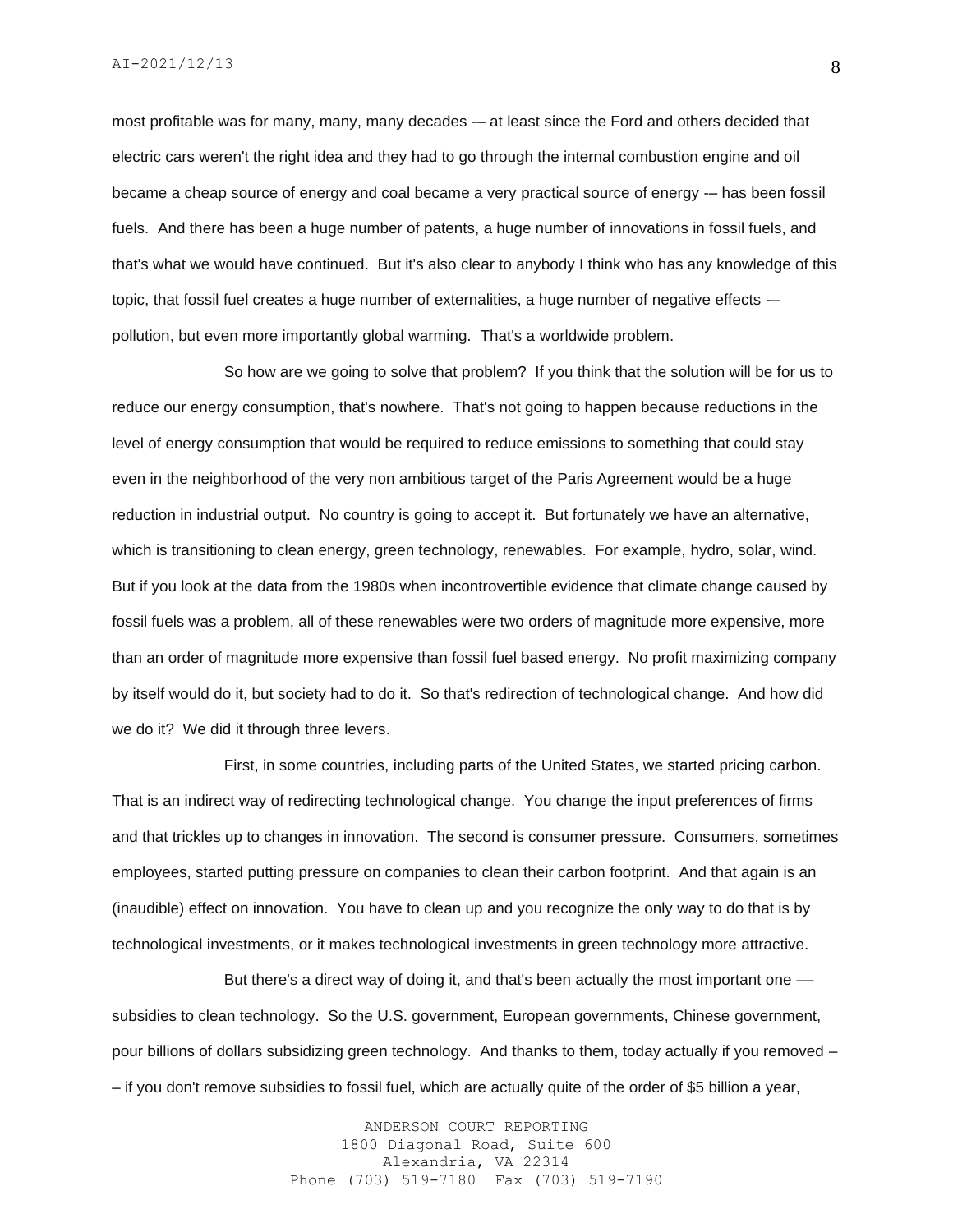around the world, actually solar and wind are cost competitive with fossil fuel on almost everything. If you remove those, they're actually cheaper. It's the untold story of success and it's a redirection of technological change success.

So we can too and should do the same thing when it comes to AI as well. We should redirect technological change in AI in a more human friendly, in a human beneficial direction. The problem is it took a while for us to work out how to do this in the case of climate change, even though I think it was a simpler problem because at least we had a metric, you know, carbon content. So we worked out a measurement system for that and that's the basis of carbon prices and classifications for clean technology.

So we have to do the same in the case of AI, but I think before we get there, which is a difficult problem, there are lots of other things we can do. And the most important one is that we actually already have many artificial subsidies to the bad use of AI or bad use of technology. So, for example, if you look at the U.S. tax code, we tax labor, we subsidize capital, so much so that at the margin there's a 20 percent difference between producing with capital versus producing with labor. So that means that a firm that decides to fire workers and hire capital instead will actually get a subsidy -- effective subsidy of 20 percent. So the first thing is to actually get rid of this asymmetric taxation of capital.

Second thing, which I think perhaps we'll talk about in much greater detail, I think we are not producing AI technologies that are profit maximizing. We are producing AI technologies that a handful of companies have decided are the technologies to bank on. They have their own big war chest of cash and venture capital heft behind them and they're doubling down on it. So it's really a handful of companies in the U.S. and a handful of companies in China who are determining our future. Our technology –– so economists are right, technology is the most important part of our future economy –– so our future is being shaped by perhaps 200-300 people in a dozen companies. That is just an unacceptable state of affairs to anybody who thinks about it.

So that's the other thing that we have to deal with. We have to try to democratize the decisions of how decisions about the future of AI are being made. More companies, more perspectives, more researchers, more diverse viewpoints have to be part of that conversation.

MR. KORINEK: Thank you, Daron.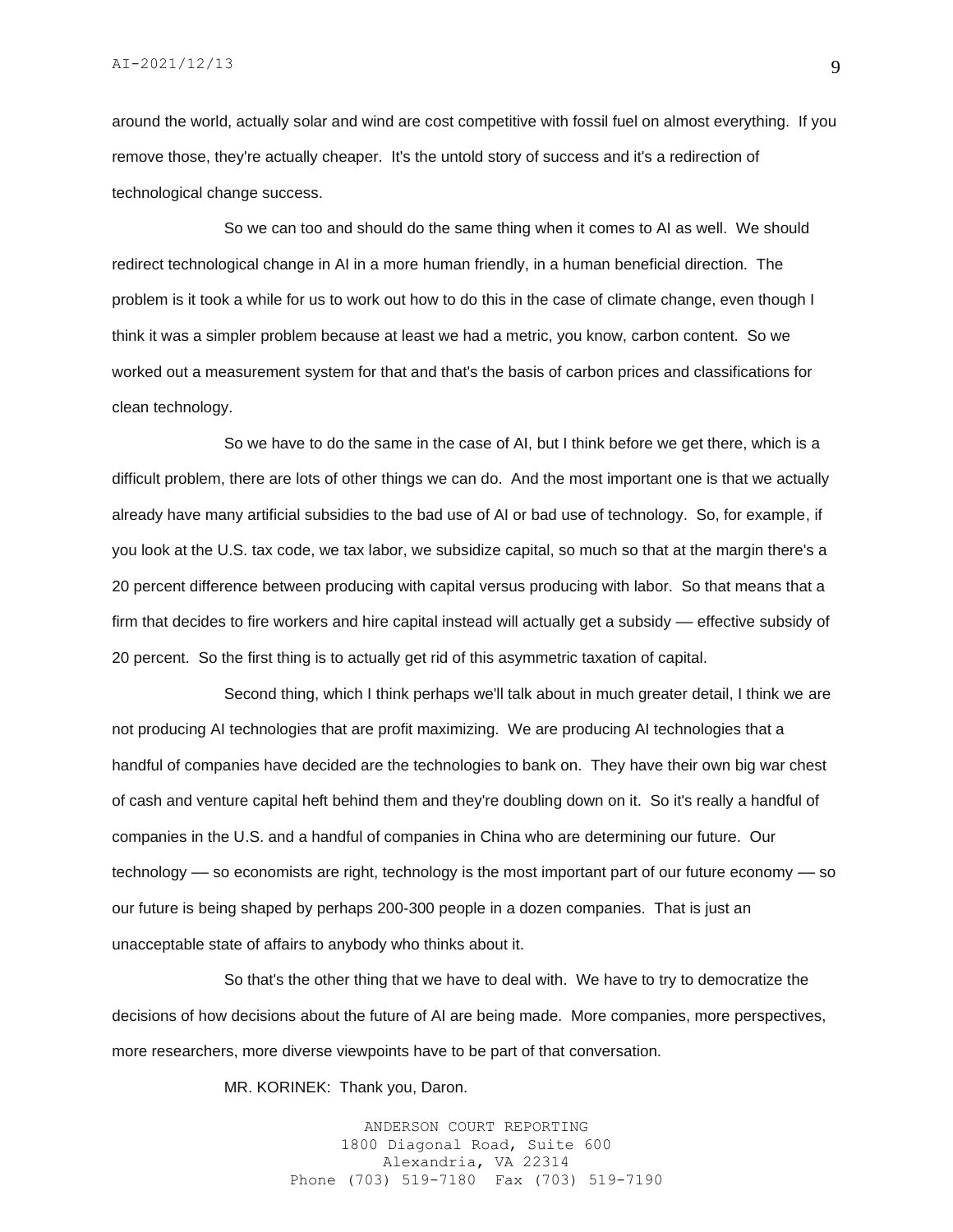And I think you also have a paper that came out in the Brookings papers on economic activities two years ago where you specifically look at the effects of tax policy on influencing the direction of our technologies, right?

MR. ACEMOGLU: Correct. Exactly. And that 20 percent number I just gave you comes from that paper.

MR. KORINEK: Now let me turn a little bit to the longer run. As the progress in AI continues, some predict that machines will be able to perform all human labor more cheaply than humans, let's say if wages cannot fall below subsistence levels. For example, at the survey at the NBER Economics of AI Conference in September, the median prediction for this form of human level AI was in the 2070s, about 50 years from now.

So let me ask you two questions related to that. What are your thoughts on the long-term future of work and in the spirit of being ready for potentially catastrophic scenarios, what can economic policy in the present do to be prepared?

MR. ACEMOGLU: Well, thank you, Anton.

First of all, I wasn't in that I conference this year, so my data is not part of the median of 2070. And if I had to say, I would certainly put that number past 2200. So I think it is true, AI is making progress in performing certain tasks better and it is leading to replacement of labor in those tasks. But those are very narrow tasks and they're very few. Their effects on the economy are still large because if you replace workers in 2 percent of the tasks in the economy, that's still a huge change. But we are talking 2-3 percent for AI, not 20 percent at the moment.

Can that accelerate and become 30 percent, 40 percent, 50 percent in the next decade? No. Because contrary to what many experts tell us, I think the current architecture of AI and where all of the money goes is actually completely unsuited to what is called the artificial general intelligence. So we are capable of using AI, huge amounts of data, and a lot of processing power to perform some narrow tasks, but many of the things that people do in their jobs, and humans are very good at it, again I will add, is much more complex than that. So we can take away the dispensing of cash and account information from tellers, but there's a lot of personal aspects and problem solving that tellers do that's going to be much harder to take away from them. We can take away homework help and some monitoring activities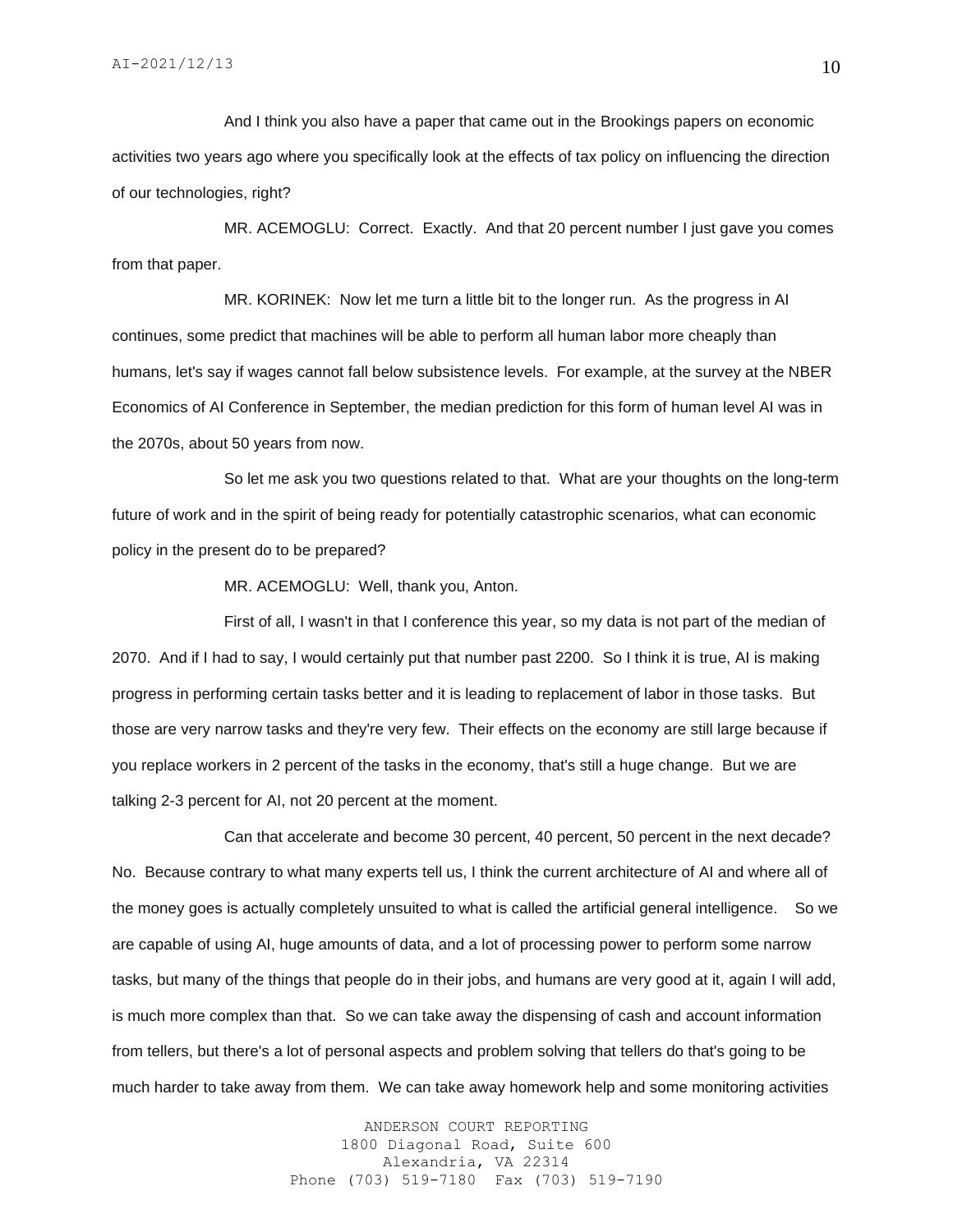from teachers, but I shudder with fear if AI will ever replace teachers, because I think that will be the end of educating our youth.

So for that reason, I think unless we crack artificial general intelligence, there is no risk that AI is going to replace humans in more than some high but still less than 50 percent of tasks that humans do at the moment.

Can we have a shot at cracking artificial general intelligence? Absolutely not on the current path. The current path absolutely has no –– not even a fighting chance of getting to artificial general intelligence. Look at all of the success stories that are pedaled in the press, Alfa Zero, AlfaGO, but they are very far from anything to do with artificial intelligence. They are programs tasked with a very, very, very narrow thing and very closed system –– chess and go have rules. Most human activities operate in environments that don't have rules. Rules are fluid and changing and involve synthesis and analogies and extrapolation of very limited information in order to make tentative decisions that are dynamically updated. Those are not the kinds of cross domain updates and extrapolations that the AI programs are doing. And there is I think no hope of the current approach. And there are some groups that are working artificial general intelligence, but I think they are lost and they're not really making much progress.

So, given that, I think, sure, in 100 years' time perhaps things might change, but the chances are not great that we're going to crack this problem any time in our lifetimes, our children's lifetimes, or grandchildren's lifetimes, or their children's lifetimes. But that does not obviate the need for the second part of your question. We still need to be prepared. There will be jobs that are going to disappear. So if your son, let's say, wanted to become a welder, loved that job, you should probably still tell him that it's not a great job because robots are doing all the welding jobs and there are not going to be that many welding jobs left. If all you wanted to do was accounting, well, again, that's probably one of the areas where AI is going to make a lot of progress because that's very simple problem in the grand scheme of things. You know, use the tax code, et cetera. So we have to recognize what are the tasks in which AI can substitute for humans and what are the tasks in which they cannot and what are the tasks in which it's going to complement humans, especially if we make the right investments.

So I think we have to be prepared, prepare the next generation, prepare ourselves, taking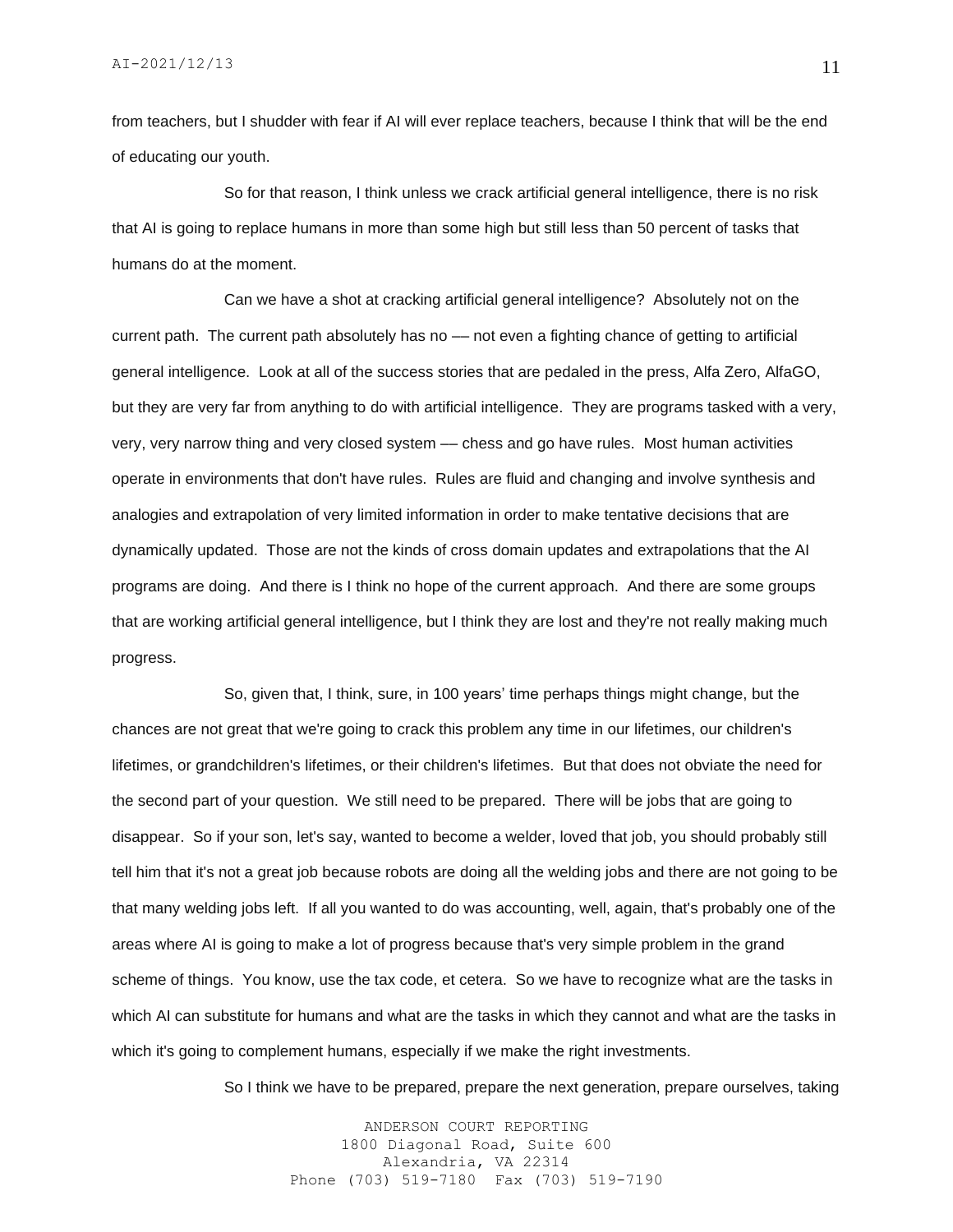that information of what's complementary, what's substitutable to AI. And we have to be prepared by trying to shepherd AI energy into the right domain. So those are really critical decisions.

MR. KORINEK: Thank you for your perspectives on that.

Let's stay in the realm of work but focus on working conditions as opposed to incomes. So this includes, for example, questions like worker monitoring. What do you view as the main potential benefits of AI in this space and what are the main potential harms?

MR. ACEMOGLU: That's a great question.

I think first of all it's a great question because it's a perspective that's sometimes often missing from economics and also from public discussion. You know, a job is not just an income stream, it's a meaning social activity. We define ourselves by the thing that we do because we spend the majority of our waking time doing those activities. Our social networks, our role in society, all of those are defined by our jobs. A job is a very, very important social construct. And in that context you have to recognize what are the things that people value about their jobs. Well, the social networks, the self-worth, the autonomy, the sort of sense that we are doing something useful. I think all of those are very, very important. And I think sociologists and anthropologists, for example, have recognized how disruptive social and economic changes are when they rob people of these meaningful, symbolic aspects. So there's a huge literature, for example, that shows how Native Americans got completely pushed into almost group level depression in many cases because they're most symbolic and meaningful social activities, hunts, the way of celebrating things, et cetera, were robbed from them by European settlers and Americans. So you have to think about what are those aspects of jobs that we have to think about. And autonomy I think is a very important part of it and being worth something because we are contributing something unique is part of it.

So in that respect, well designed AI and automation can help. If you ask workers who are in well managed automating manufacturing firms, who have survived and who have not left their jobs, they actually love the robots because the robots have increased productivity and they have taken some of the hardest and most dangerous jobs away. And if the company is well run, and not many of them are, but well run they also manage to save the workers from the robots who can actually chop your head off if you get too close to them. So managed well, some of the most routine, boring, uninteresting jobs can be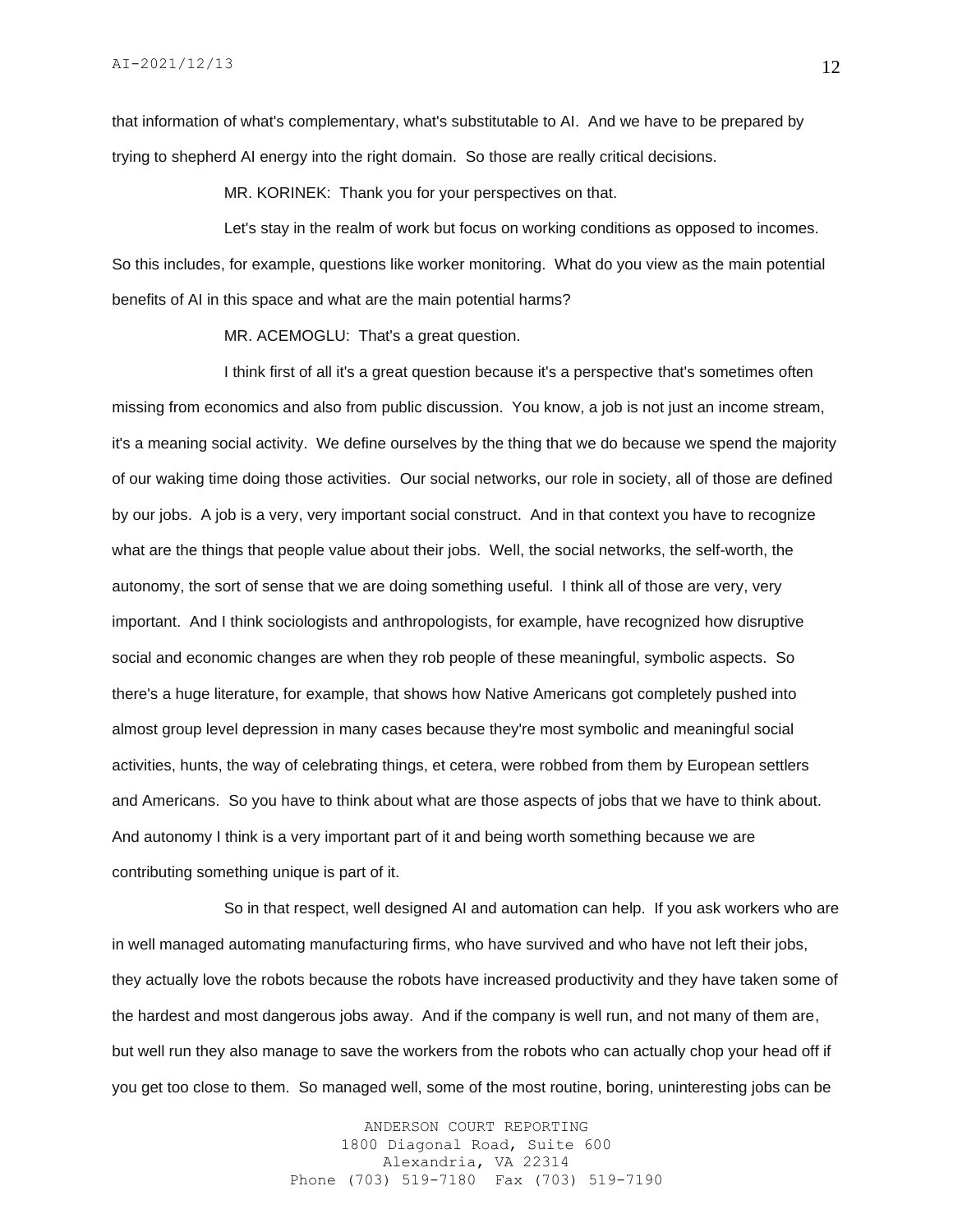taken away by algorithms and machines and that would be good.

But, in fact, if you look at how AI is being used I addition to automation, and a very common use of AI is for monitoring work. And this monitoring often takes the form of not helping the workers, but completely robbing them of autonomy and making them work excessive hours. So Amazon on paper is a great employer, right. It pays a much higher wage than Dunkin Donuts or Wendy's or Walmart. But many employees don't like Amazon. Why? Because Amazon is at the forefront of using data and AI based processes to monitor workers, collect huge amounts of information, and actually make them work very hard. So it gets very efficient, but not by making them more productive, but making their work harder.

So there is a couple of publications that collected data — I don't think they are completely representative –– but collected data on injury rates at Amazon and they are very, very high by industry standards. And they spike up during periods of peak work, like holiday season.

So that is just the tip of the iceberg about how little autonomy is left because of this monitoring. And I think if this monitoring continues unabated and unmonitored itself –– forgive the pun –– it's actually going to change the nature and social meaning of work in very important ways. And it's also going to have major effects on income distribution because monitored workers cannot ask for higher wages.

MR. KORINEK: So based on these observations what would be the one -- or maybe two main policy measures that you would recommend?

MR. ACEMOGLU: Well, I think — again, this is such a new area that we have to be a little bit cautious in policy. You know, how do you distinguish between the good use of data and the bad use of data? But if I tell you I'm your employer and I'm collecting data so that I help you to become more productive, but actually I use that data in order to monitor you. So it's a very, very gray area. But there are at least some minimal things that we just absolutely must abide by, which currently Amazon or other employers are not.

We should never collect information and use information about individuals without their consent. Right now, nobody knows in the Amazon workforce what Amazon collects information about and how they're using that for promotion, for firing, for setting the work requirements for you. We should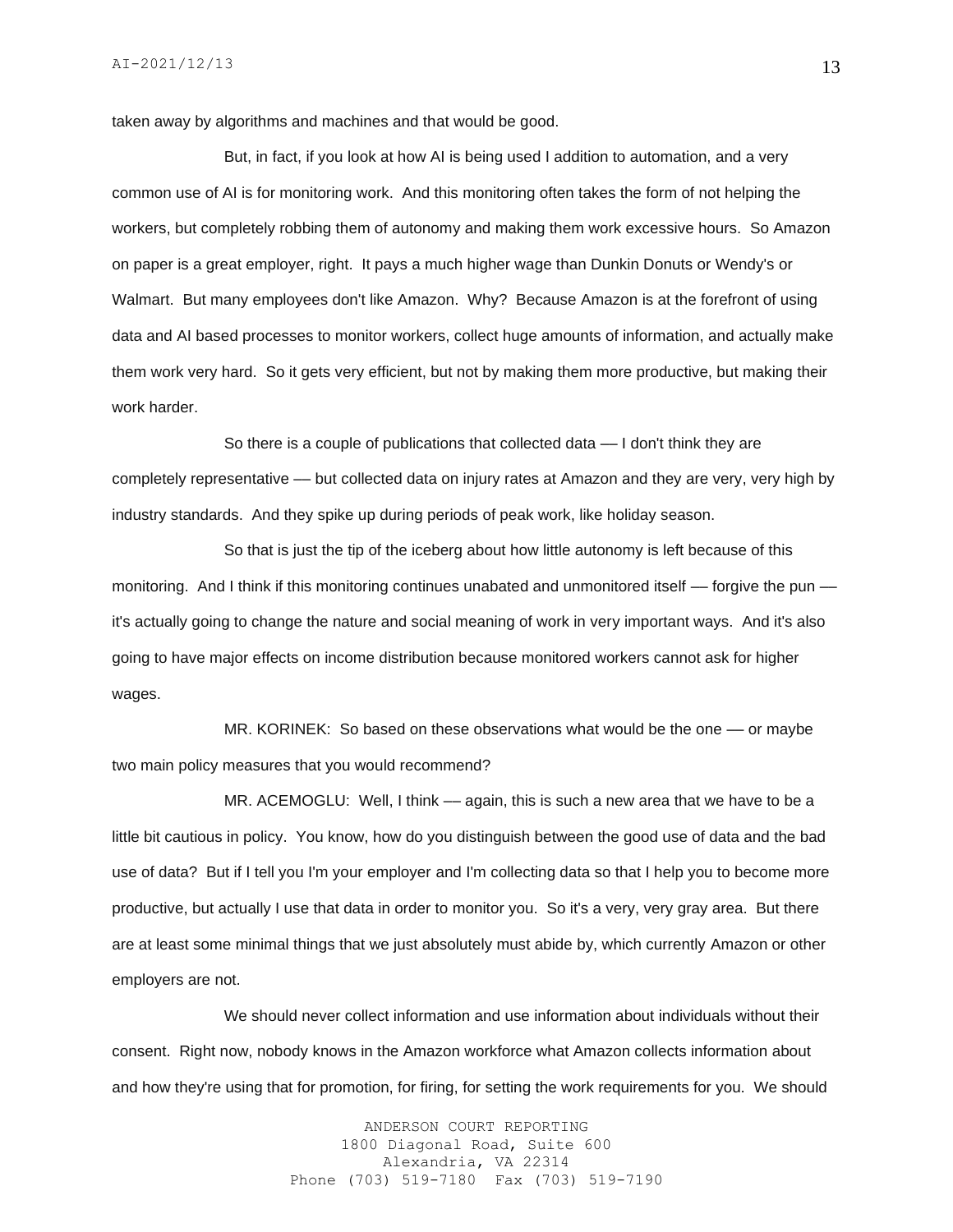also have some basic standards, like safety and autonomy that individuals should not be turned into more flexible robots. Again, where are the boundaries of that? Of course, if I am your employer and you're my driver, I can ask you to drive from point A to point B without taking a two hour lunch and then visiting point C on the way. But is it reasonable for me to say you should drive the fastest possible way, the fastest possible rate as if there is no traffic when there is actually traffic so that you actually have to go over 80 miles an hour in order to make that time requirement? So those are all gray areas. I think they have to be part of the public debate and public policy, but I don't have custom made sort of policy recommendations about where to draw the line on some of these issues.

#### MR. KORINEK: Thank you.

Now, you have also spoken about the ability of AI systems to collect and process vast amounts of data about its users, its consumers. What are the potential benefits and down sides to all this data collection and data processing?

MR. ACEMOGLU: Well, I think this actually gets to the heart in my opinion of what I call disrupt existing balances. You know, my view has always been that human societies, when they function even to a moderately acceptable level, they are based on a number of balances. The employer's power has to be balanced against the power of employees, the state's power against that of society, different political parties, within family, between groups in social interactions. And I think the biggest problem of the data economy that is disrupting these balances, it is empowering companies against their customers and it's empowering states against their citizens. And those two are lightning rods for me. They are very dangerous developments.

We are there perhaps, or will be there soon, but many companies will know more about you than you know yourself. That fear of private domain, where I make my decisions, I have autonomy, I have something approaching free will, that will all become meaningless. But worse, the same thing for the state. The state will know so much about its citizens, how can you do dissent, how can you do protests, how can you generate new ideas when that's the case? When your boss knows so much about you, can you be innovative?

So I think there are a lot of intersecting questions there.

Now, those are the bigger questions and I think we are going in a very unhealthy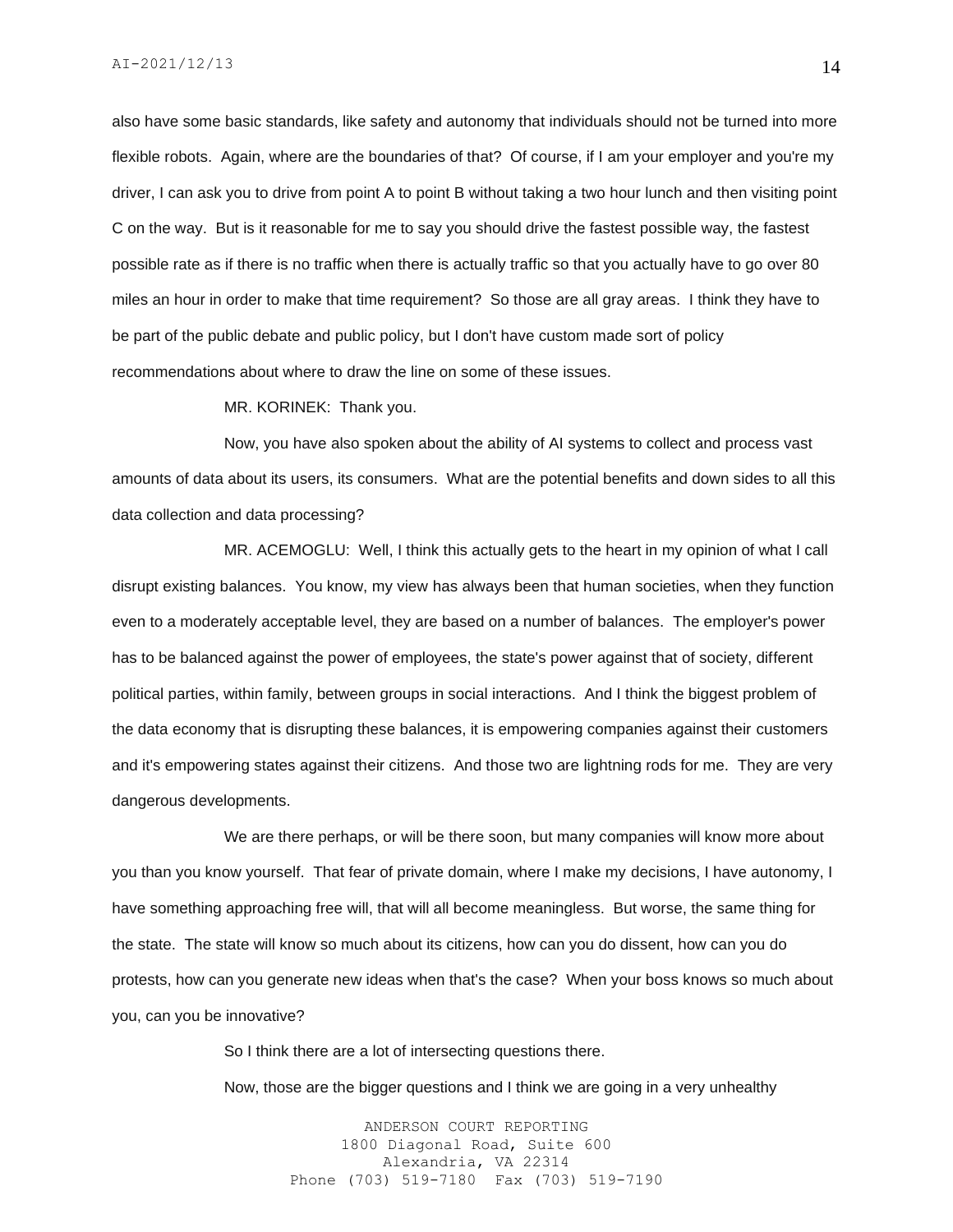direction, precisely because AI is doing the bidding, our current AI research is doing the bidding of a few very large companies who are amazingly expansionist in their vision. So these are not companies like some of the old big companies like GM that want to sell you a lot of products. They are much more like standard oil that want to control everything.

You know, Standard Oil was such a threat to American livelihood and democracy, not because it was making a lot of money — it was — but it also wanted to control the entire economy. It wanted to control the whole transport system, even when it was run by other companies. It wanted to completely be in charge of the whole industrial structure because it was controlling the life blood of industry. And it was actually exploiting that. So I think current big tech mindset is worse than Standard Oil. So therefore it's really feeding into this using information for empowering companies against customs.

And then the economics of it — so that's like the broader social thing — economics so it doesn't work out either. So privacy. You know, how can I have privacy when you are collecting so much data from all the people that I know, not just from me. So privacy debate is like framed as oh, well, consumers can opt out of things and they can protect their data if they don't really want to. Well, it doesn't actually work that way. Data is the life blood of many AI applications. AI cannot be thought without abundant data. And some of the good uses of AI really depend on that data. So if you wanted to cure cancer, again, no change of that using AI in the next several decades in my opinion, but we can make progress. If you want to make progress in that you need to have a lot of data about what different types of systems and what different types of behaviors are associated with different onsets and developments of cancer. So that means you take a lot of data and pool them.

But the problem is once you have that capability for collecting a lot of data and pooling them, then I can collect a lot of data about you from your friends, from things that are correlated with you without your consent. And that really throws the whole system into disarray.

MR. KORINEK: Let me perhaps ask are there any specific regulatory solutions that you propose with respect to data, perhaps in the realm of privacy?

MR. ACEMOGLU: Yeah, I think we have to strengthen the privacy requirements. But we also have to sort of revive consumer protection. What do we mean by consumer protection in the age of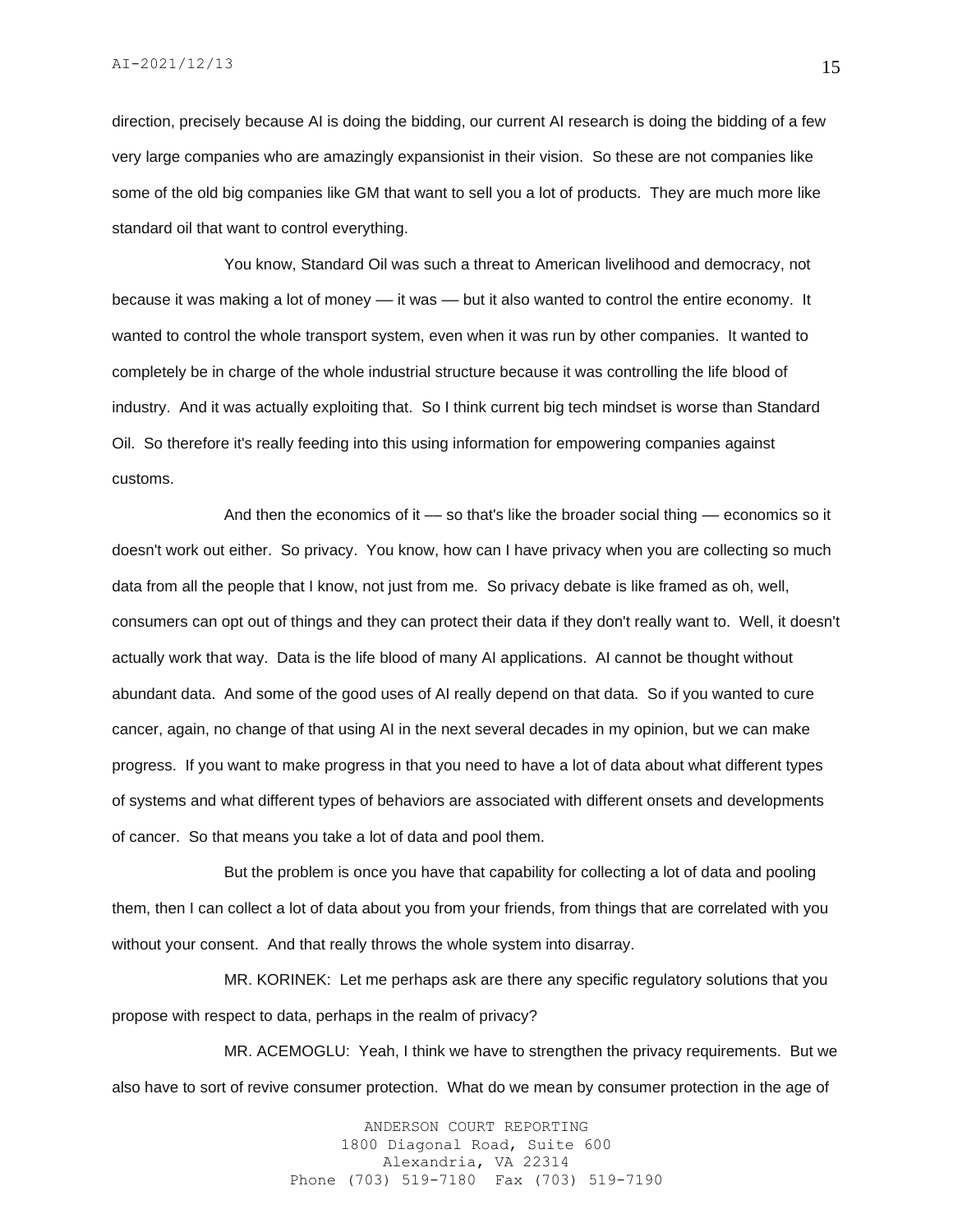data and AI? You know, Ralph Nader, for example, before he became a third-party candidate disrupting the political system in the U.S., was a hugely important political figure because he had a defining role in how we perceive of consumer protection, what happens when you get faulty products, what happens when safety is not prioritized in cars. So that was not a very well defined problem before Ralph Nader started doing the public advocacy and revealing data about what was going on.

So I think we need to do the same here. We need to understand how it is that these companies are using the data and which are the ones that are acceptable and which are the ones that are not acceptable. I personally don't find it problematic that Amazon gives me recommendations. But there might be other things that I find quite problematic about what Google knows about.

So I think we have to decide which ones individuals generally find problematic but don't have the agency to deal with it. And that's where public policy and the regulatory system has to come in.

On the other side, and in contradistinction to it, we also have to find ways of making data more available to other competing companies. So you see that these two objectives are contradictory. One says protect the consumer, especially their privacy and what you can do with data, but the other one says now, if Anton collects data about Daron, then Anton competitors should also have that as well. So these two are both very important because if we don't do one of them, the consumer is ill-treated, but if we don't do the second, this time Anton gets to have artificial monopoly because he's the one who got there first and started collecting too much data about me. So we have to solve both of these problems and you cannot solve without the other. Why? Because if you don't have a good privacy infrastructure you cannot make that data available. So you have to solve both of them at the same time.

MR. KORINEK: Thank you, Daron.

Now, in your paper the final category of potential harms from AI were harms to the democracy. And I should emphasize to our audience that Daron has not only contributed groundbreaking works to economics, but he is also the author of two books at the intersection of economics and political science, together with James Robinson — "The Narrow Corridor" from 2019 is a book in which they argue that liberty requires a very delicate and precarious balance struck between this data and society.

Now, in your research, Daron, you're making the case that AI as practiced by many of today's leading social media platforms is contributing to echo chambers and other adverse effects that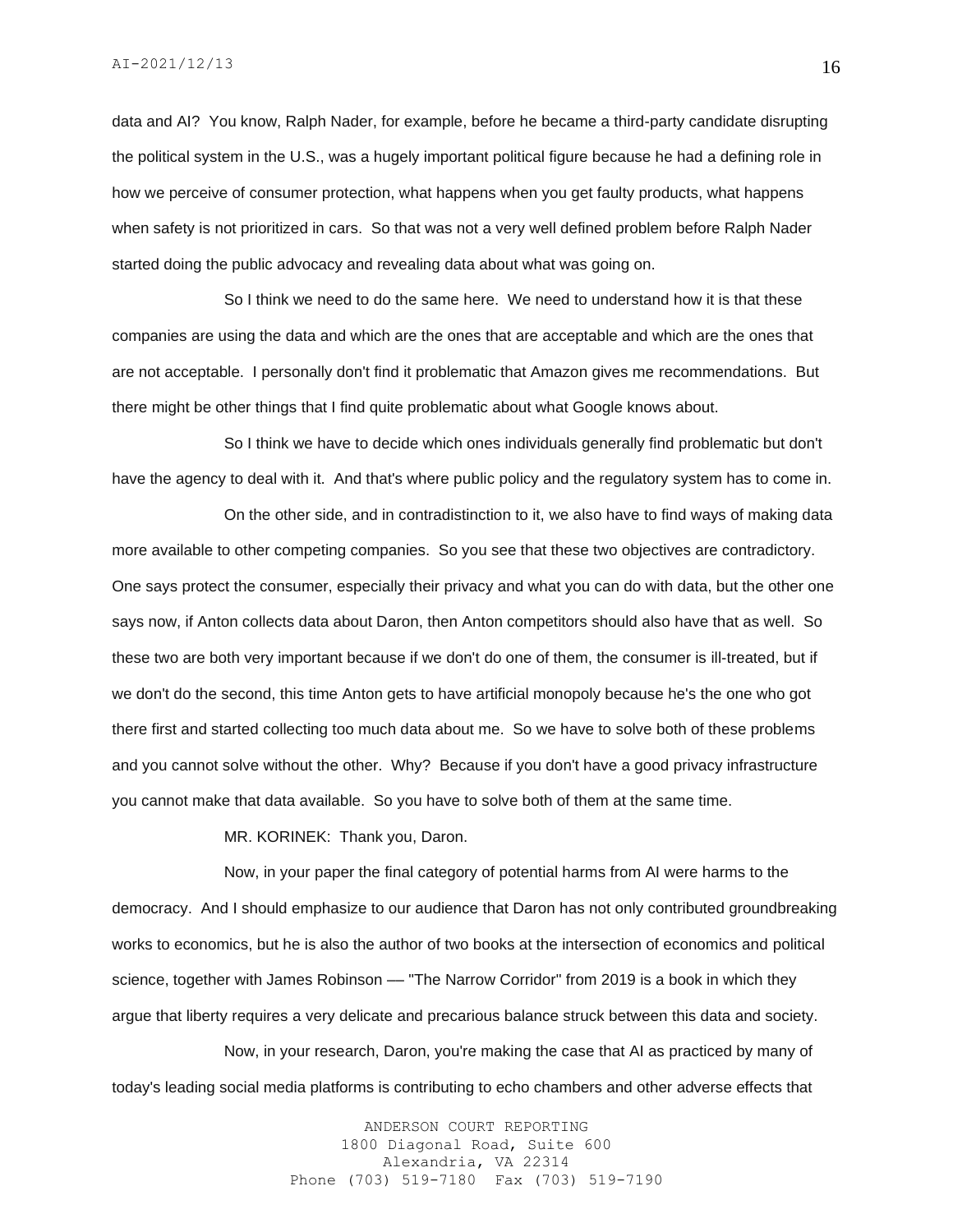undermine our democracy. I cannot help thinking of the Facebook files, for example, in this context. And additionally it also exacerbates the big brother effects that allow autocratic governments to suppress dissent from their citizens.

Can you explain in a little bit more depth what this is about? And in the spirit of balance, what could AI system actually do to enhance our democratic societies?

MR. ACEMOGLU: Well, first of all, thank you again.

And on this one I think I am in good company. There are a lot of other people who have over the last three or four years woken up to this danger and have written — some at high level, some with more data — and I'll mention a few of them. But just let me start from the last part of your question. It's actually ironic. The first wave of thought on the effects of digital technologies, internet, on democracy was completely the opposite. In the early 2000s everybody and their dog thought that we were entering a new era of openness, democratic journalism, democratic dissent being much easier because everybody could write in Wiki and we could use the internet to monitor corrupt politicians. And of course I think today nobody clings to that view anymore. But it's not because that view as fundamentally wrong, it is because that view would have required a very different direction of technological change and a very different balance of power.

Once the internet was recognized, once data was recognized as an important resource by authoritarian governments and companies, they had much more resources to control the technology. So a good example was the Iranian Green Revolution. So when students, youth, and some workers rose up against Ahmadinejad's incompetent dictatorial regime, at first they were using modern social media. Even though Iranian state is not at the forefront of technology, they had enough resources that once they pooled their resources they could turn the tables on them. Now they use internet and all of the existing social media to catch all of the protestors and throw them in jail. And it's a cautionary story, which is again much better told perhaps through the wide lens of China of what I call big brother effects, that now what George Orwell feared in 1984 seems like child's play.

So the amount of information that you can collect about somebody who uses social media, if you're a government or intent on doing so, is just enormous.

So that really strengthens all sorts of governments, authoritarian and non-authoritarian,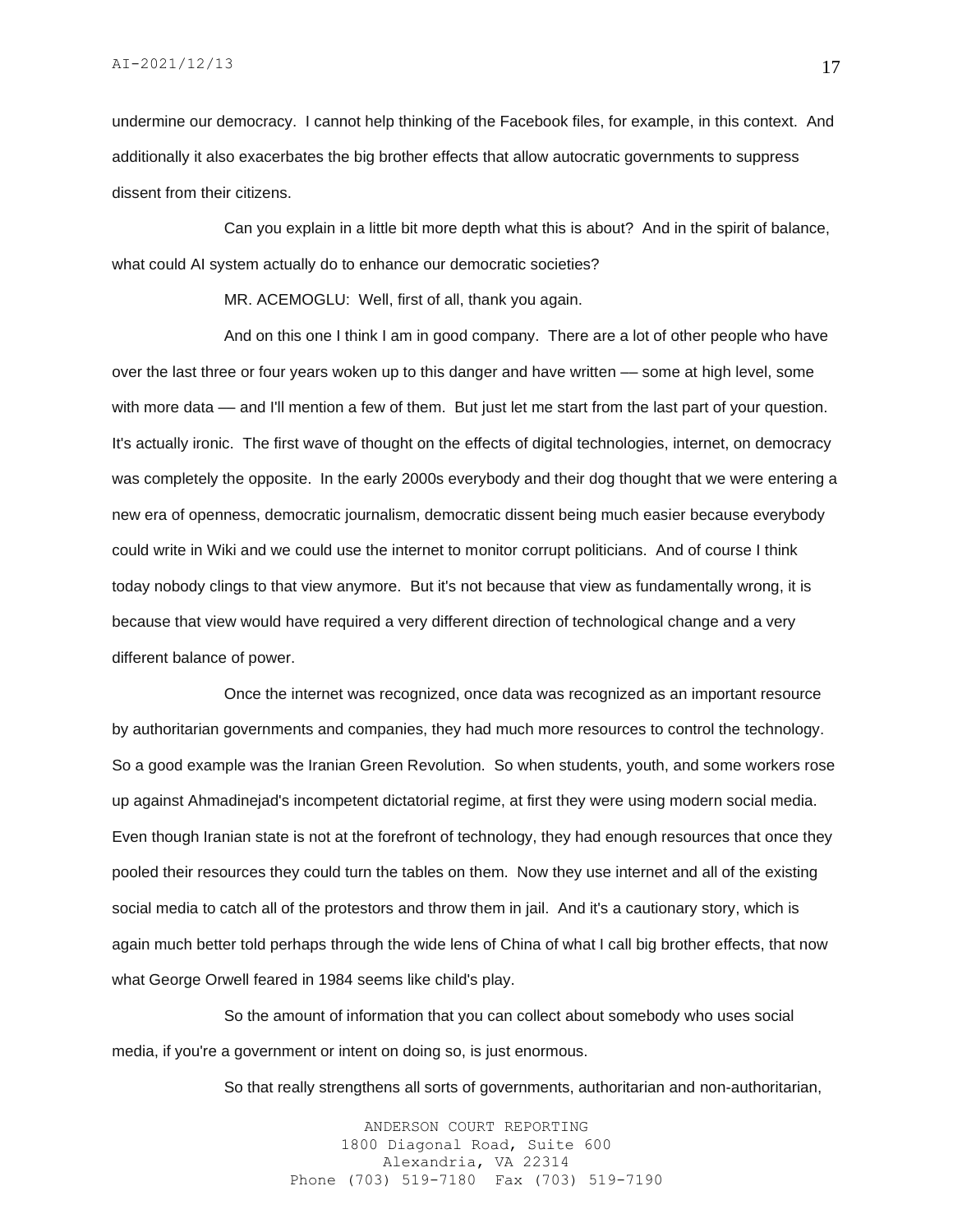against their citizens. It's quite clear what the implications are if you're China or Iran, but I don't think the implications are going to be any more innocent if you are USA and NSA. So that sort of balance is completely out of the window when the government can collect so much information.

And there are a lot of different problems that this creates. Dissent becomes much harder, opting out becomes much harder, because now opting out becomes a signal. So if everybody is using a browser that government can track very well and they see that you cannot be tracked, that must be using Tor. If you're using Tor you must be a dissenter. So there are a lot of second round effects that all help the powerful governments.

Now, that may or may not be the more important problem, but the one that actually has afflicted the U.S. more recently is Facebook. So Facebook I think is not unique to Facebook but is emblematic of what the particular business model of many of these tech companies is doing. First of all, Facebook, like Google and many others, has a business model that's ad financed or ad monetized. So that means that they have to maximize engagement. And in order to maximize engagement they have to feed you things that are going to get you hooked, that often tend to be more sensation stories that are going to create either echo chambers or artificial sort of reactions. And they can do that with microtargeting. So then you see the two parts of the business model. One is maximize your hooked nature to the platform, how much time you're going to spend impulsively on the platform. The second is complete disregard for your privacy so that I can collect as much information about you and I can micro-target things that are going to make you hooked or pull you into an echo chamber and get the biggest reaction from you. And that's very specific to Anton. If it was for Daron, it's something, for Megan, it's something else.

So that we have seen if it's unregulated can be quite disastrous. There was a huge amount of extremism fed through all of these social platforms. Some of them have cleaned up their act a little bit. Like Reddit was one of the worst and they started cleaning up. YouTube actually was horrible. YouTube's feed early on, once they started introducing AI based recommendation system, was keeping a lot of young people hooked and then taking them more and more to extremist websites. So you would listen to somebody complaining about woke culture -- they didn't call it woke culture eight years ago, but something like that –– so then they would feed you a video by Jordan Peterson and then you listen to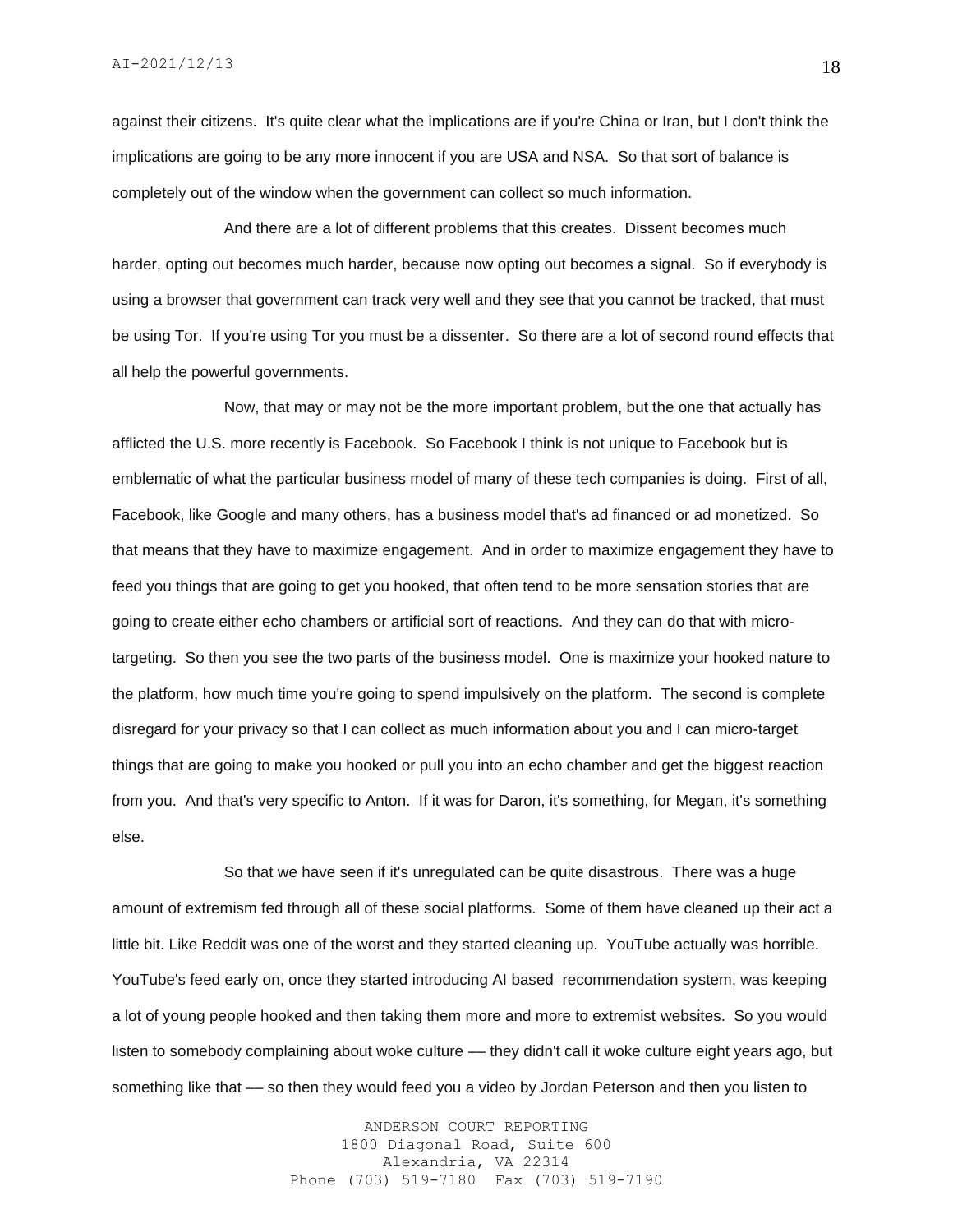Jordan Peterson and then they would feed you an alt right one and soon you were listening to Neo Nazis.

And see it's a public policy problem. Lots of young people being indoctrinated into alt right or Neo Nazis is not an individual choice that we can say oh, that's a consumer choice between the company and the individual.

So those are the issues that we really have to sort of worry about and again requires a much deeper diver into public policy. What do we expect from social media? Do we set a much lower standard for them than traditional media, which is what we're doing right now? In fact, we subsidize what they do. Or do we actually understand all of their broader social effects.

And look, again there's nothing about the nature of AI per se. The early ideas that AI could empower the centers, journalists, et cetera, that could have been true, but it required a different path of technology. So what can we do with AI, we can go back to those aspirations, we can try to develop AI much more like Tor or much more like differential privacy or encryption that protects individual autonomy, protects individual privacy, protects dissent. We're not doing that. We're not going to do that when Google, Facebook, or Amazon makes the choices. So that's where we need diversity of approaches.

MR. KORINEK: Thank you, Daron.

So we have been through a whole range of areas related to AI and unfortunately we are in last six minutes. So let me ask you what broader lessons should we draw for the need for AI regulation? And perhaps also to what extent would competition help or hurt us with the problems that you are describing?

MR. ACEMOGLU: Well, let me actually start from the second part of your question, because I think if you are an economist, if you look at the current landscape, it looks like a monopoly, smells like a monopoly, quacks like a monopoly. You have these huge companies and they are dominant in their sectors. And now we haven't taken action against them because of a stupid criterion that was propagated by people like Robert Bork and others, which is that you have to prove almost beyond reasonable doubt that a monopoly creates harm to consumers. So that's why we have approved a lot of mergers, or U.S. courts became very company friendly.

So therefore if you're an economist, your first instinct might be  $-$  and I applaud that  $-$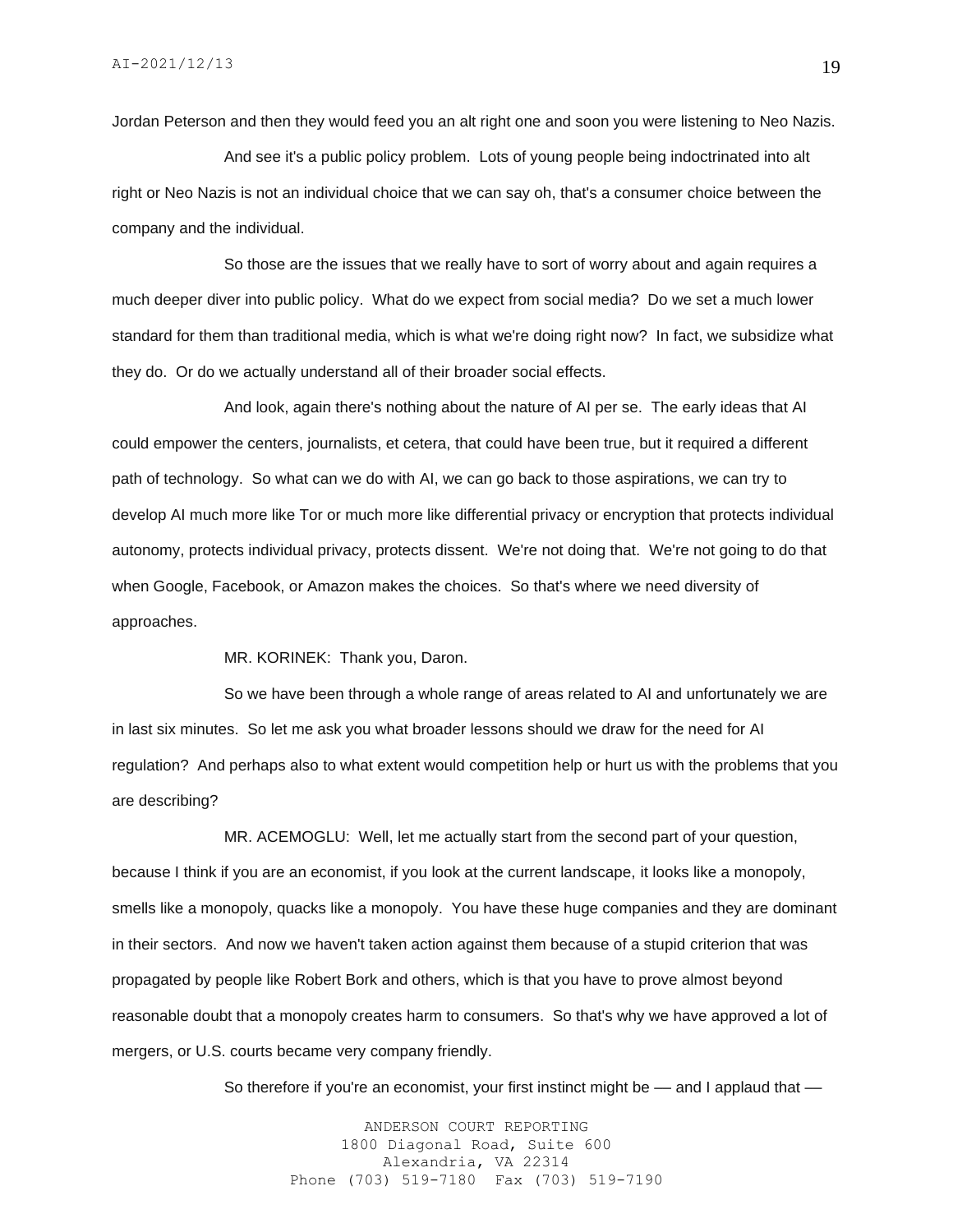well, let's get rid of this Borkian tradition, let's tackle these monopolies with anti-trust. And there are some economists who are finally waking up to that and there are some legal scholars who are finally waking up to that and now Lina Khan is in charge of competition policy and she is a big advocate of using antitrust. I applaud that, but I think it's completely inadequate because we're not really dealing with a monopoly problem. Monopoly is part of the problem, but we're not dealing with a monopoly problem.

You know, the antitrust tradition in the U.S. goes back a long time, but one defining person was Brandeis and he was writing at the age of trusts where really the problem was a monopoly problem. Standard Oil was using its control of the U.S. economy in order to charge higher prices. And, moreover, with the regulatory state that existed at the time, there was nothing else other than antitrust, using the Clayton Act and the Sherman Act, that they could have used.

But today, we are not dealing with a monopoly problem. We are dealing with something much more pernicious. I've pointed out what this is doing to our democracy, to the future of work, to the citizens' information, to privacy, to misinformation. None of those you're going to fix if you get these companies to charge lower prices. In fact, they're not even charging prices anyway, they're just making money from ads. So you need a much more expansive way of dealing with it. So I applaud the anti-big tech sentiment. I think that's much needed. But we have to channel that the right way. And I think the right way to channel it is to really think of a broader regulatory framework.

So let me try to amplify that point for 30 more seconds. Say, for example, if you have the narrower vision of what to do with regulation triumph and we break up Facebook into WhatsApp, Instagram, and Facebook proper. Perhaps it helps, but most likely it won't because all three of these companies will still have huge effects and they will have exactly the same business model. And some of them may become even more extreme, less self-restraint in order to grab market share from others.

So what we need is a complete overhaul of their business model and a complete model in the direction of technological progress. None of this you're going to automatically achieve by competition policy. So that's why we need a broader debated. And as part of that broader debate we need to really develop much better ways of regulating what these companies do, what their power is, wire information, wire control, and we have to have a much more robust approach to redirecting technological change.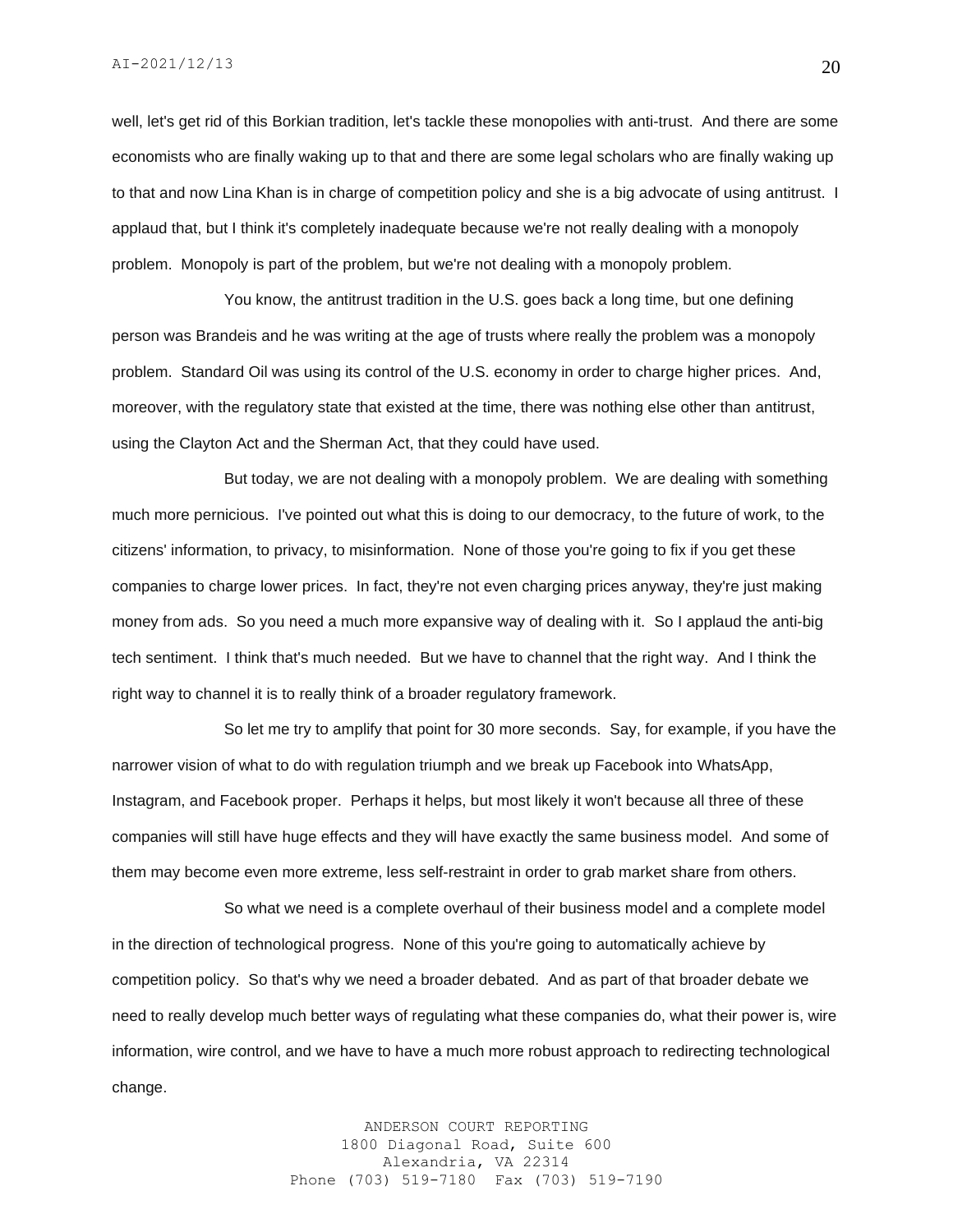MR. KORINEK: Thank you, Daron.

Now let me ask one final question. In light of the problems that we have just been discussing, one temptation is to feel overwhelmed by the magnitude of all our challenges and just throw in the towel, but that seems hardly like the best course of action. So we'd like to ask you if you have one actionable piece of advice for the members of our audience, many of which are active in policy circles. What would it be?

MR. ACEMOGLU: Well, actually I'm a huge believer in the importance of discourse. When the tone of the discourse changes everything changes. Let me give you a small example. Three years ago it seemed like it would be crazy to expect any new public policies from the government in terms of fighting poverty and supporting children and financial difficulty. Today, U.S. has actually lower child poverty rates and it is possible that we'll pass legislation that will actually help poor families with children tremendously by a variety of levers.

How did this become possible? Because suddenly the discourse changed. So the future of technology is all about discourse. So the first thing we have to do is change the discourse. The current discourse is AI is wonderful, AI is going to give you everything you want, you have to let AI decisions in the hands of the people who know best and everybody else, all these activists and all these citizens, you don't understand IA, you don't understand its promises, just stay away from it. That's the discourse we have accepted, that's the discourse the New York Times has fed you, that's the discourse that the Democratic Party as well as the GOP are completely on board with. And I think that discourse has to change.

Sure, you and I and the activists are not going to know how to best design an algorithm, but we sure need to be consulted if that algorithm is going to catapult our lives and is going to collect huge amounts of data about us and is going to impoverish us. So the consequences of these new technologies are things that we all have to have a say on, and that's the change in discourse that we first must go through first. And that's where I think we can all make a difference.

MR. KORINEK: Thank you, Daron. Thank you for participating in today's event and thank you for doing research on all these difficult questions that we have discussed today.

Meeting the challenges that we are facing in the age of AI will require hard work from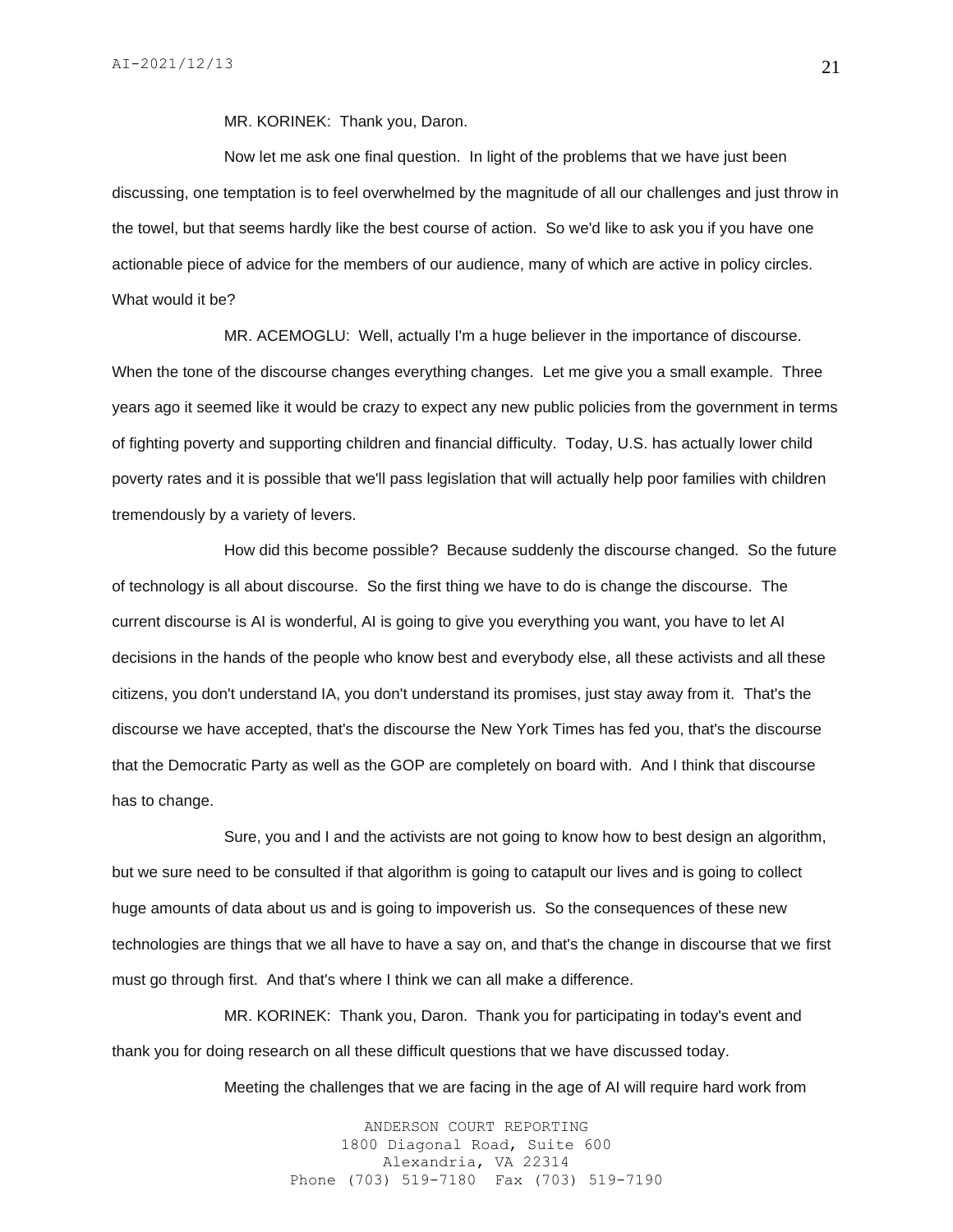everyone, from bright minds in academia in our policy community, and most importantly that includes you listening to our conversation.

I hope that you have found both inspiration and actionable insights in today's conversation and that you will join us again for future events in this series.

And for today, let's end with a round of virtual applause for Daron.

Thank you.

MR. ACEMOGLU: Thank you, Anton. It was great to be part of this conversation.

\* \* \* \* \*